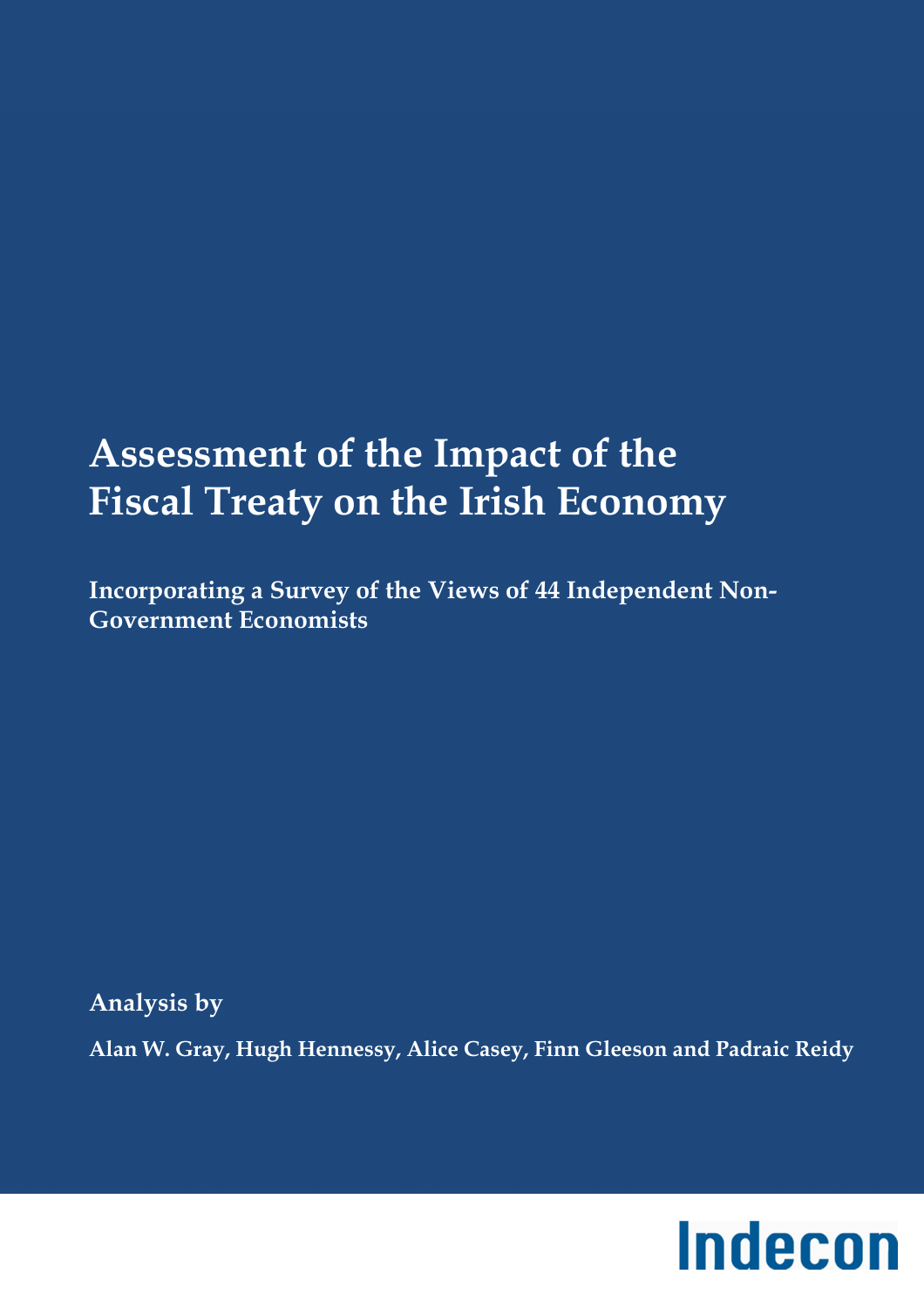*Dedicated to the memory of the late Paul Tansey, who inspired many young economists to look for evidence before coming to conclusions*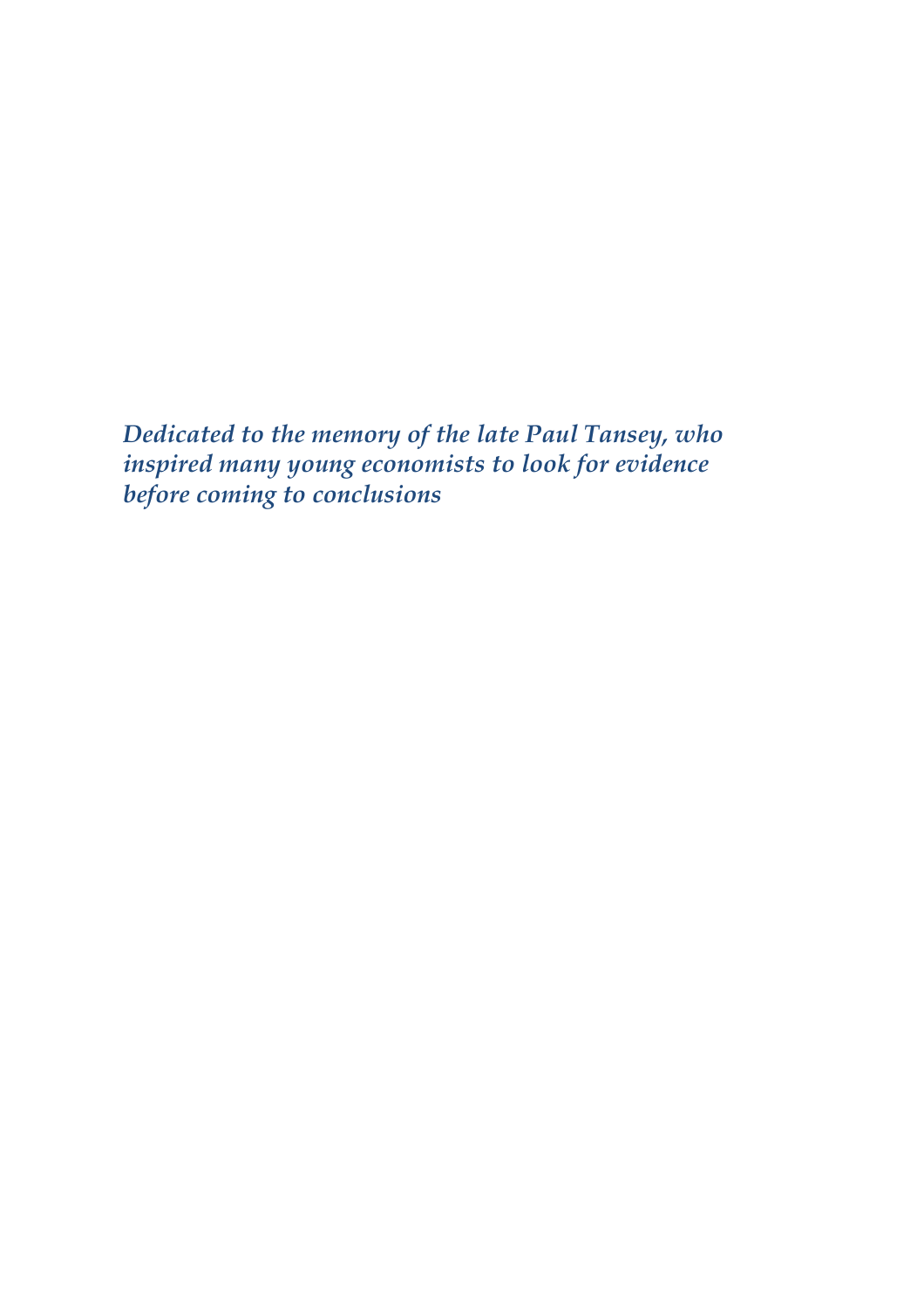#### **Acknowledgements**

This working paper represents an independent economic analysis of the impact of the Treaty on Stability, Convergence and Growth (the 'Fiscal Treaty') on the Irish economy. The research includes an analysis of a new survey of leading independent non-government academic and research economists in Ireland. Indecon would like to acknowledge with thanks the valuable inputs provided by the 44 independent economists responding to this survey. The authors would also like to thank other colleagues in Indecon particularly Greg Swinand, William Batt, Ronnie Tucker, Niamh Kelly, Finola O'Riordan and Carol Harold. The usual disclaimer applies.

*\_\_\_\_\_\_\_\_\_\_\_\_\_\_\_\_\_\_\_\_\_\_\_\_\_\_\_\_\_\_\_\_\_\_\_\_\_\_\_\_\_\_\_\_\_\_\_\_\_\_\_\_\_\_\_\_\_\_\_\_\_\_\_\_\_\_\_\_\_\_\_\_\_\_\_\_\_\_\_\_\_\_\_\_\_\_\_\_\_\_\_\_\_* 

The authors would also like to thank Indecon's Chairman, Professor Desmond King FBA, Professorial Fellow of Nuffield College, University of Oxford for his on-going support for Indecon research publications in Ireland and internationally.

#### **Indecon Public Policy Series**

The Indecon Public Policy Initiative includes the publication of books, articles and papers on leading policy issues. The research in this publication was undertaken by Indecon and was not commissioned or supported financially or otherwise by any external organisation. The cost of completing this research was met exclusively by Indecon with no outside funding obtained. The publication is part of the non-profit-making Indecon Public Policy Series. Indecon (Ireland) is the largest economic consultancy practice in Ireland and is part of the Indecon International Consultancy Group. All enquiries should be sent to Indecon (Ireland), Indecon House, Fitzwilliam Place, Dublin 2, email charold@indecon.ie; phone 01-6777144, fax 01- 6777417.

#### **Details of Authors**

**Alan W. Gray** is an economist and Chairman of London Economics and Managing Partner of Indecon. Alan directed the review of tax incentives in Ireland in 2005, which recommended the abolition of a wide range of property based tax incentives. He recently co-authored the major book on Economic Analysis of Ireland's Comparative Advantage for Foreign Investment.

**Hugh Hennessy** is an economist with Indecon. Hugh holds a first class honours M.A. in economics from UCD and a BA from Trinity College. Hugh previously worked as an economist with the ESRI and also worked in the department of economics at UCD.

**Alice Casey** is an economist with Indecon. Alice holds a first class honours MA in Economic Policy from NUI Galway and a BA from Trinity College. Alice previously worked as an economist with the ESRI, and also worked with Forfás and in the economics department at NUI Galway.

**Finn Gleeson** is an economist with Indecon. Finn holds a first class honours degree in economics from UCD and a MSC in financial economics from Balliol College, University of Oxford. Finn previously worked in the United States.

**Padraic Reidy** is an economist with Indecon. Padraic holds a first class honours M.A. in economics from NUI Galway. He previously worked in economic research with the Office of the Revenue Commissioners and with the economics department, at University of Limerick.

#### **Contributions to Focus Ireland, charity for the Homeless**

All of the royalties from any Indecon Public Policy Series are given to Focus Ireland where there is a charge for publications. Indecon has decided however, on this occasion, to provide this working paper free of charge in view of its policy significance. Anyone who finds this research to be of value may however wish to make a voluntary contribution directly to Focus Ireland Charity, Christchurch, 9-12 High Street, Dublin 8 ph 01 881 5900. A small token contribution will also be made by Indecon to Focus Ireland for each of the survey response received from economists.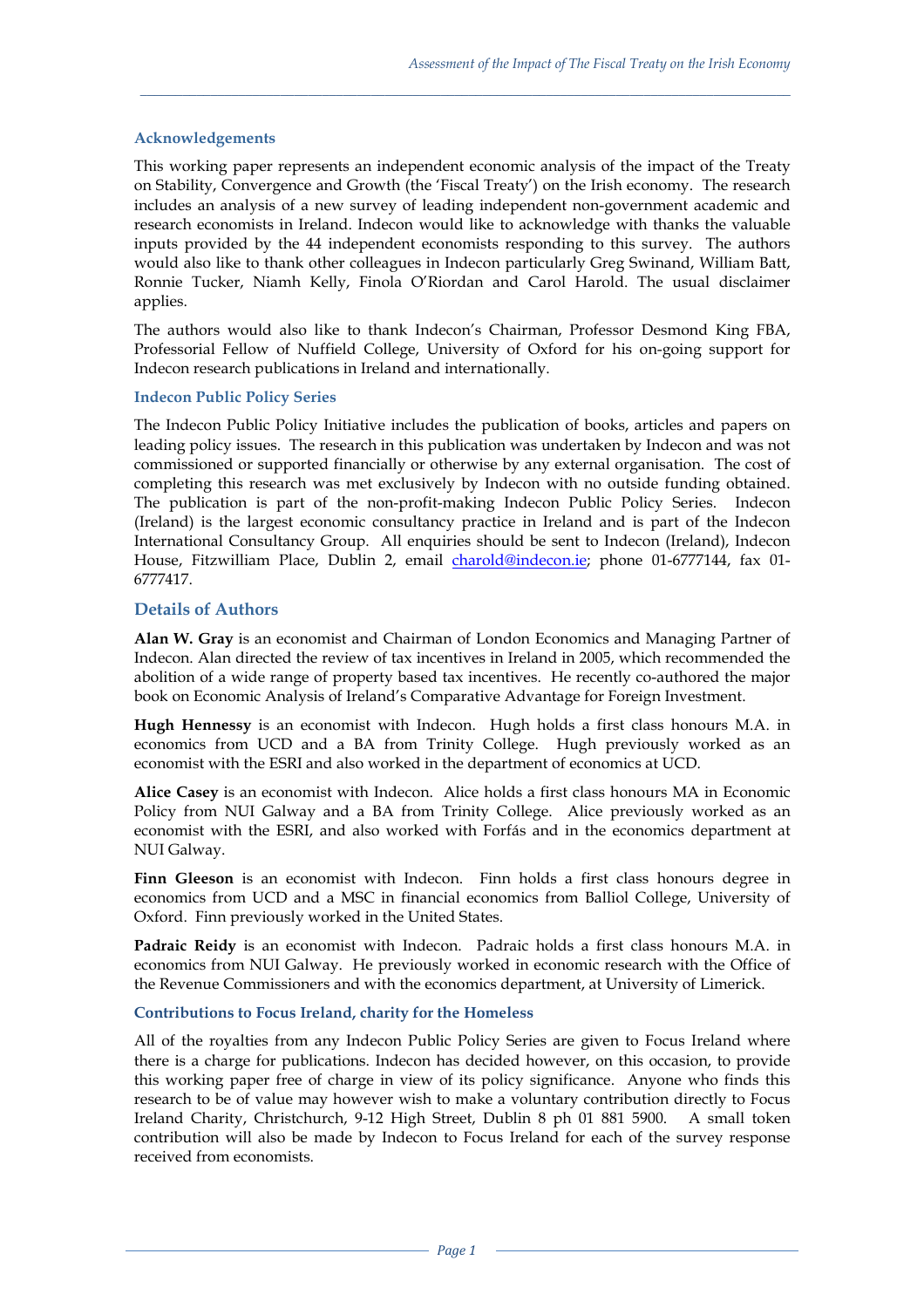# **Introduction**

This report represents an independent analysis of the economic consequences of Ireland's forthcoming decision in relation to the Treaty on Stability, Convergence and Growth (widely known as the Fiscal Treaty). The research also incorporates the views of leading independent, non-government academic and research economists in Ireland on the economic implications of Ireland's vote on the Treaty. It is important to note that the main counterfactual relates to the likely impacts arising from an acceptance by Ireland of the Fiscal Treaty against those arising from a rejection. This may differ from the impact of a position whereby the Fiscal Treaty was never proposed. It is also important to note that the views expressed are confined only to economic issues and do not deal with any issues which may or may not arise in other areas.

*\_\_\_\_\_\_\_\_\_\_\_\_\_\_\_\_\_\_\_\_\_\_\_\_\_\_\_\_\_\_\_\_\_\_\_\_\_\_\_\_\_\_\_\_\_\_\_\_\_\_\_\_\_\_\_\_\_\_\_\_\_\_\_\_\_\_\_\_\_\_\_\_\_\_\_\_\_\_\_\_\_\_\_\_\_\_\_\_\_\_\_\_\_* 

The importance for Ireland of making the right decision in Ireland's economic interest is critical. Given the levels of unemployment, the need to restore growth, overhaul the financial system and improve public finances means that Ireland cannot afford any mistakes. Ireland has suffered too much from ill-informed policy-making and the country needs to refocus on initiatives which will enhance economic welfare. Ireland cannot afford to be complacent about such decisions.

# **Economists Included in the Survey Element**

The survey element includes results based on the opinions of 44 leading independent economists who are engaged in research or academic work in nine of the main centres of independent economic analysis in Ireland. Specifically, economists in the economics departments of the following organisations were surveyed:

- Trinity College, University of Dublin
- University College Dublin
- The Economic and Social Research Institute
- Indecon Economic Consultants
- National University of Ireland, Galway
- University College Cork
- NUI, Maynooth
- Dublin City University
- University of Limerick

It should be noted that there was no selectivity in the listing of economists surveyed and all of the Professors of Economics and full-time lecturers in economics in the universities / centres were invited to respond.

Economists working in the media or in banks or other financial institutions were not included. Economists working in government departments or agencies or in employer or trade union organisations were also not included in the survey. Also, economists working in the business departments of universities and those involved in other colleges were not surveyed. While many excellent economists work in these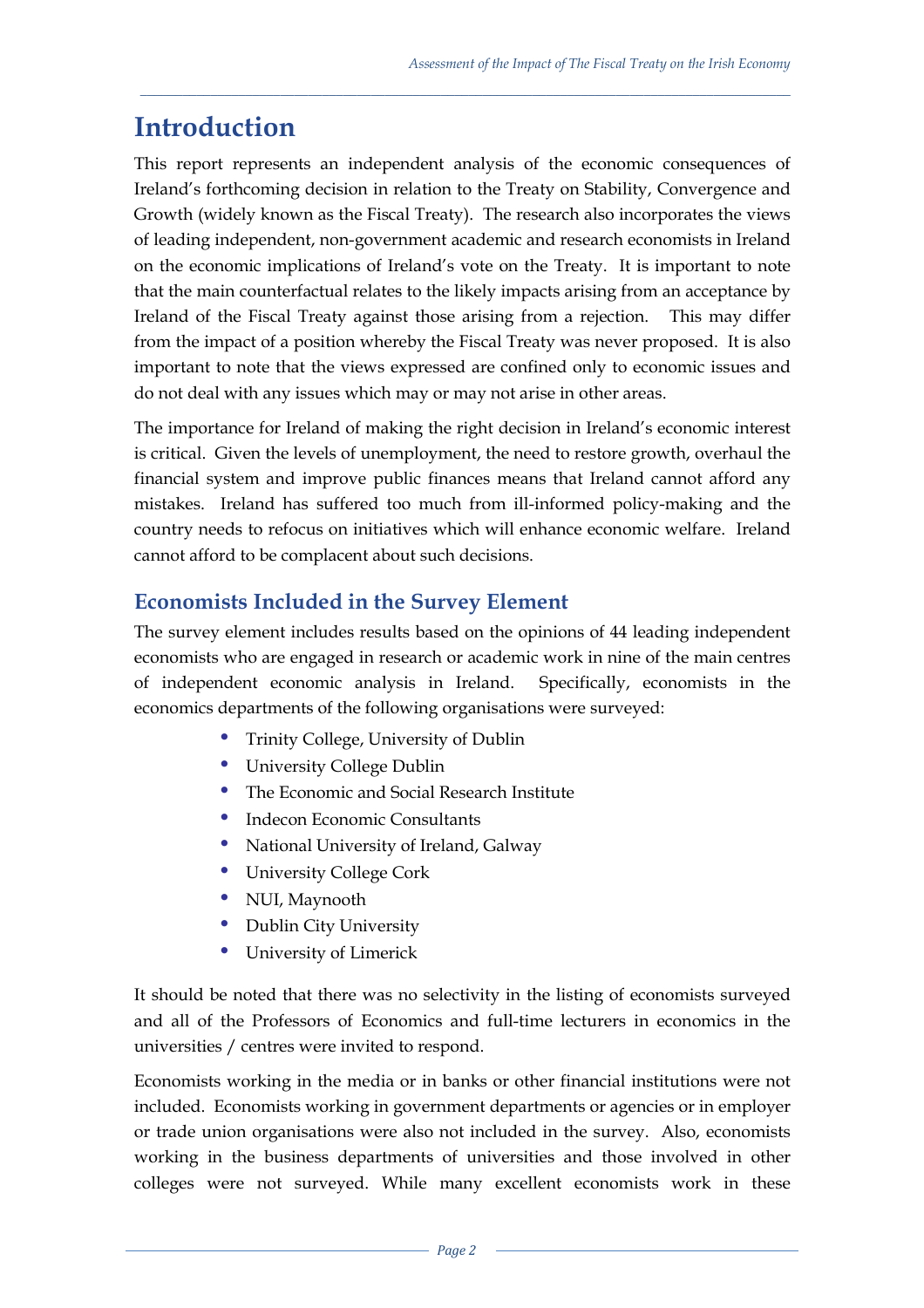organisations, it was decided for logistic and other reasons on this occasion to outline the views of independent non-government research and academic economists in the organisations listed.

*\_\_\_\_\_\_\_\_\_\_\_\_\_\_\_\_\_\_\_\_\_\_\_\_\_\_\_\_\_\_\_\_\_\_\_\_\_\_\_\_\_\_\_\_\_\_\_\_\_\_\_\_\_\_\_\_\_\_\_\_\_\_\_\_\_\_\_\_\_\_\_\_\_\_\_\_\_\_\_\_\_\_\_\_\_\_\_\_\_\_\_\_\_* 

# **Securing Ireland's Overall Economic Interests**

The Fiscal Treaty involves a series of complex changes particularly concerning the so called 'Structural Deficit' rule. Also of significance is the access to European Stability Mechanism (ESM) funds. It also restates a number of previously agreed EU rules. Of importance in any consideration of Ireland's vote on the Fiscal Treaty concerns the impact this is likely to have on Ireland's overall economic interests.

There is a range of factors relevant to this assessment, including the following:

- Consequences, if any, for Ireland's commitment to fiscal sustainability;
- Potential impact on the stability of the euro;
- Consequences for the possibility of returning to bond markets by 2014;
- Perceptions of the risk of a sovereign default by Ireland;
- Likely cost of borrowing;
- Business and investor confidence; and
- Implications for public expenditure.

The figure below outlines the views of the leading economists surveyed on how Ireland's overall economic interests are likely to be influenced by the vote on the Fiscal Treaty.

### **Figure 1: In your opinion, taking account of all of the elements in the Treaty and the likely direct and indirect consequences of a 'Yes' vote or a 'No' vote, what do you believe on balance is in Ireland's best economic interest?**

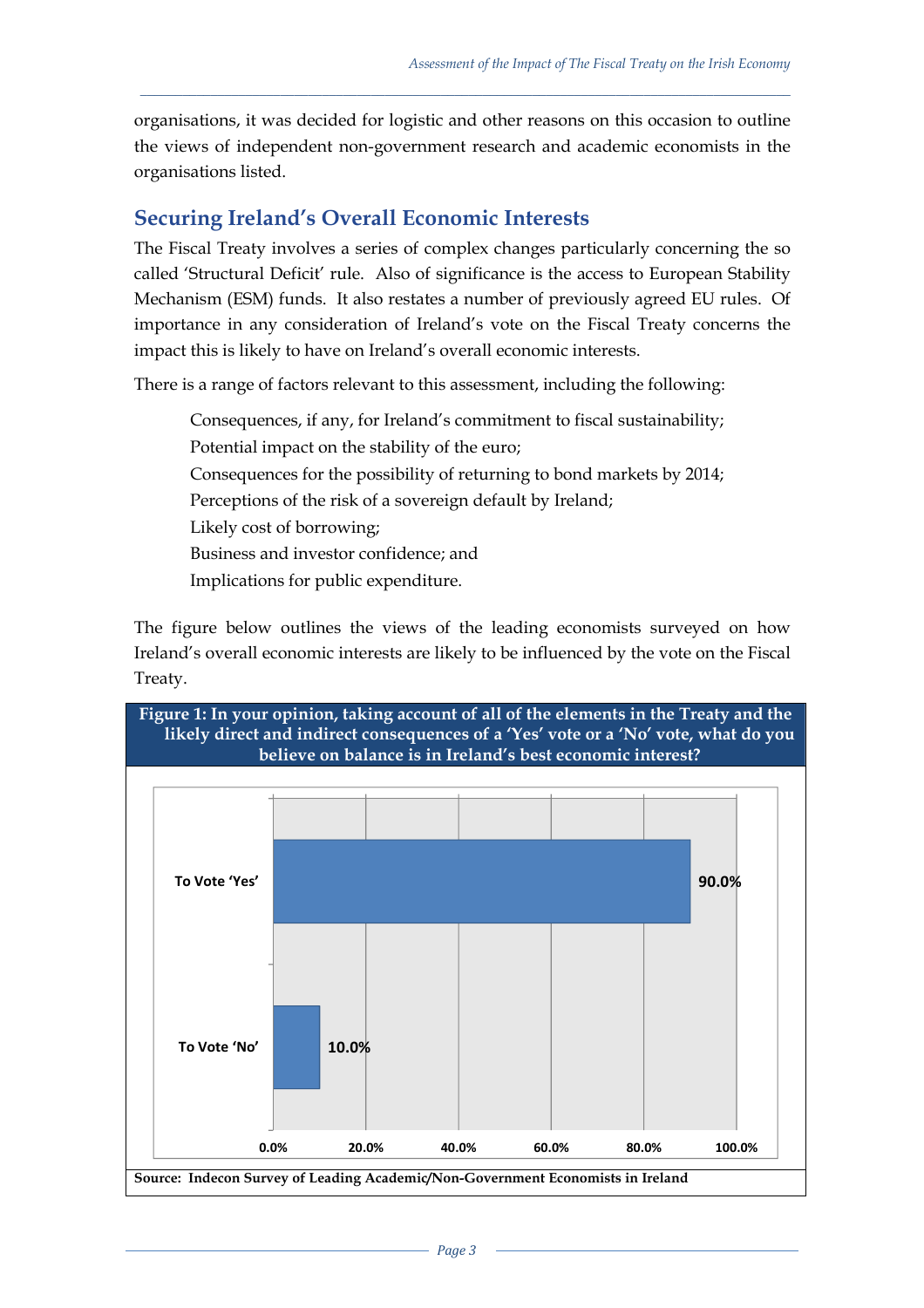The findings indicate that 90% of the economists surveyed believe that, taking account of all of the elements in the Treaty and the likely direct and indirect consequences of a 'Yes' vote or a 'No' vote, Ireland's economic interests would be best served by a 'Yes' vote. The factors influencing this evaluation are discussed in subsequent sections.

*\_\_\_\_\_\_\_\_\_\_\_\_\_\_\_\_\_\_\_\_\_\_\_\_\_\_\_\_\_\_\_\_\_\_\_\_\_\_\_\_\_\_\_\_\_\_\_\_\_\_\_\_\_\_\_\_\_\_\_\_\_\_\_\_\_\_\_\_\_\_\_\_\_\_\_\_\_\_\_\_\_\_\_\_\_\_\_\_\_\_\_\_\_* 

While independent economists undoubtedly hold a range of views on specific aspects of the Treaty, the level of agreement among most independent economists surveyed on this is striking. The potential merits of a 'Yes' vote on the Fiscal Treaty for Ireland's economic interests is clearly something on which the vast majority of the leading academic and research economists agree.

A range of factors may have influenced the majority of independent economists surveyed to assess that it is in Ireland's interest to vote yes. These are discussed later in this document and include the impact on business confidence, on public finances, on the availability and cost of borrowing, and on the stability of the euro. For example, one economist responding to the survey indicated that:

"Correction of public finances is of critical importance for Ireland's long-run and medium-term growth and sustainability. The Treaty gives a little additional push in that direction and therefore is desirable. Ideally we would not have got into the mess of large deficits and debt and we could operate a Keynesian policy but such is not the case. Also, Ireland will not get back to financial markets and will need stability mechanism funds."

Reflecting the views of the majority of economists that a 'Yes' vote would be in Ireland's interest, most of the individual comments made by economists surveyed were positive and highlighted either the benefits of the Treaty and, more significantly, the risks of a 'No' vote.

While most of these economists who chose to submit comments were positive and strongly in favour of a 'Yes' vote, it was not unanimous. For example, one economist felt that the Treaty represented 'bad macroeconomics' while another believed that it was bad for Europe and indicated that:

"The fiscal treaty is bad for Europe. While to a large extent irrelevant, it symbolizes a policy which if pursued for much longer will destroy the euro. As a European, I am thus opposed to it. ….The argument for voting yes thus boils down to an argument that we are irrelevant to what happens in Europe. I believe strongly that we should postpone the vote."

While economists surveyed were free to submit their comments in confidence as part of the survey, a number of leading economists also provided comments on an attributed basis. One such comment was provided by the internationally recognised monetary economist, Professor Antoin Murphy, and is presented overleaf. This opinion may in some ways reflect the view of many economists, who recognise that the Treaty is mostly confirming existing rules and who may wonder what all the fuss is about.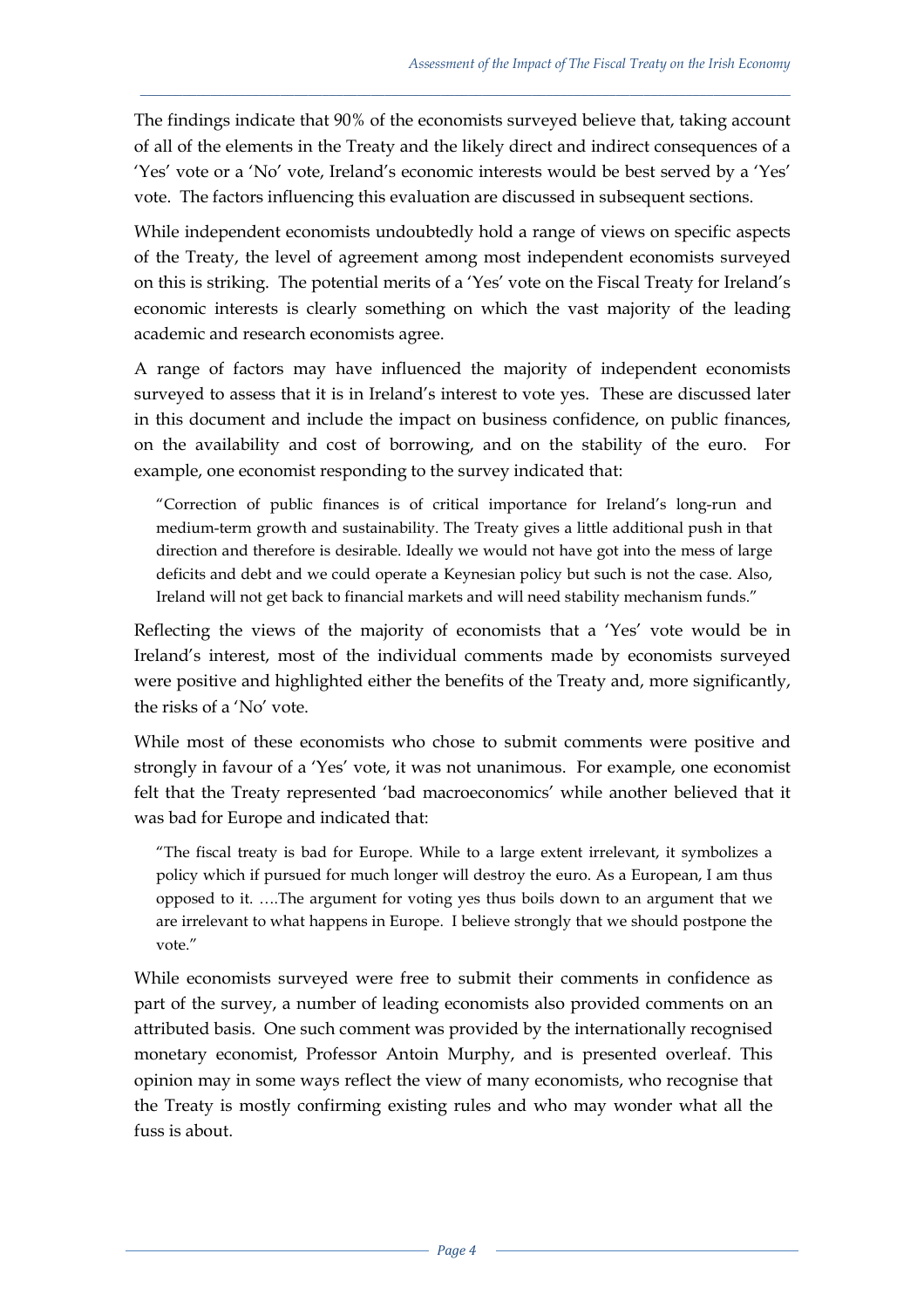## **Views Suggesting Treaty is Strengthening Existing Commitments**

*\_\_\_\_\_\_\_\_\_\_\_\_\_\_\_\_\_\_\_\_\_\_\_\_\_\_\_\_\_\_\_\_\_\_\_\_\_\_\_\_\_\_\_\_\_\_\_\_\_\_\_\_\_\_\_\_\_\_\_\_\_\_\_\_\_\_\_\_\_\_\_\_\_\_\_\_\_\_\_\_\_\_\_\_\_\_\_\_\_\_\_\_\_* 

"There is a serious issue here as to whether we should be even having a referendum on this issue. It is really just strengthening further commitments already made in the Maastricht Treaty and the Stability and Growth Pact (reinforced further by the December 2011 'Six-Pack'). The Germans and the ECB wanted this Treaty in return for the ECB introducing LTRO which helped stabilise the Eurozone financial markets. There will be a need for further LTRO in the future and from this perspective the Treaty is well worthwhile."

*Professor Antoin Murphy, Department of Economics, Trinity College* 

## **Impact on Foreign Direct Investment and on Business Confidence**

Foreign direct investment is particularly important for the Irish economy. Direct employment in foreign-owned, IDA-assisted manufacturing and internationallytraded services companies amounts to approximately 146,000 jobs, and around 250,000 indirect spin-off jobs. Against this background, it is important to consider the likely impact of Ireland's vote on the Fiscal Treaty for foreign direct investment. This will be influenced by business and investor confidence. The implications for domestic investment are also important and this is sometimes forgotten.

Foreign and domestic investment is influenced by business and investors' confidence in the Irish economy and overall confidence in Europe. This in turn is likely to be influenced by Ireland's decision on the Fiscal Treaty. On the latter issue, a clear majority of independent economists surveyed are of the view that a 'Yes' vote would be likely to increase business and investor confidence.

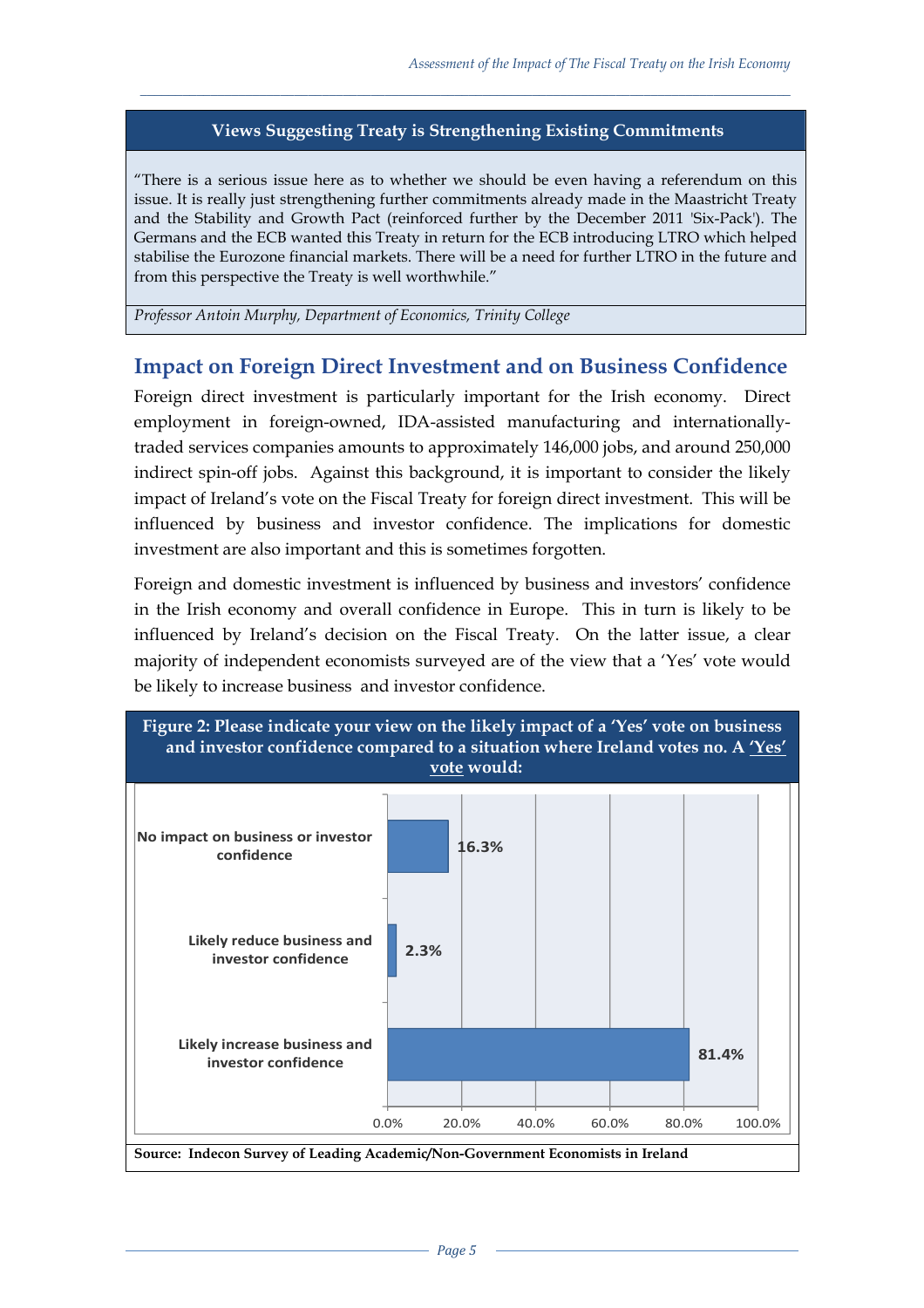There is, however, a range of factors influencing foreign direct investment, as outlined in Figure 3, and not all of these will be altered as a result of the Treaty vote. However, the stability of exchange rates and overall investor confidence could be impacted. Concerns about the exchange rate and the stability of the Euro is likely to be negatively impacted by a 'No' vote. Possibly more significant is the concern that such a vote would raise risks for Ireland in funding its public finances. The availability and cost of such funding is an important strategic issue for long-term investors. At the margin, which is where many investment decisions are made, the impact on market confidence could be critical.

*\_\_\_\_\_\_\_\_\_\_\_\_\_\_\_\_\_\_\_\_\_\_\_\_\_\_\_\_\_\_\_\_\_\_\_\_\_\_\_\_\_\_\_\_\_\_\_\_\_\_\_\_\_\_\_\_\_\_\_\_\_\_\_\_\_\_\_\_\_\_\_\_\_\_\_\_\_\_\_\_\_\_\_\_\_\_\_\_\_\_\_\_\_* 

#### **Figure 3: Elements of Comparative Advantage for Mobile Foreign Investment**

| <b>Access to Markets</b>                                                                                     | <b>Essential Requirement</b>                         |  |  |  |
|--------------------------------------------------------------------------------------------------------------|------------------------------------------------------|--|--|--|
| Education, Skills and Research and Development                                                               | Fundamental to Being Considered                      |  |  |  |
| Productivity and Labour Costs                                                                                | Key in Evaluation of Locations                       |  |  |  |
| Taxation and Cost of Capital                                                                                 | Critical Factor for High Profit Sectors              |  |  |  |
| Intermediate Input Costs                                                                                     | Influences Return on Capital Employed                |  |  |  |
| Ease of Doing Business                                                                                       | Frequently the Deciding Issue                        |  |  |  |
| <b>Exchange Rates</b>                                                                                        | <b>Important in Maintaining Cost Competitiveness</b> |  |  |  |
| Demonstration Effects                                                                                        | <b>Influences Overall Perceptions</b>                |  |  |  |
| Source: Gray, A.W., Swinand, G., Batt, W., Economic Analysis of Ireland's Comparative Advantages for Foreign |                                                      |  |  |  |
| Investment, 2009. ISBN, 978-0-9531318-1-5                                                                    |                                                      |  |  |  |

The significance of membership of the euro and the stability of exchange rates has traditionally been seen by multinationals as a comparative advantage for Ireland and this could be impacted by the vote on the Fiscal Treaty. This may in part explain why leading multinationals in Ireland have sought to argue in favour of a 'Yes' vote.

| Figure 4: Foreign Firms' Rating of Ireland on Exchange Rate Stability                                                                                     |                         |                 |                                               |          |                         |  |
|-----------------------------------------------------------------------------------------------------------------------------------------------------------|-------------------------|-----------------|-----------------------------------------------|----------|-------------------------|--|
|                                                                                                                                                           | Significant<br>Strength | <b>Strength</b> | Neither<br><b>Strength</b><br>nor<br>Weakness | Weakness | Significant<br>Weakness |  |
| Membership of                                                                                                                                             | 33.0                    | 569             | 73                                            | 2.8      | 0.0                     |  |
| Euro and Stability<br>of Exchange Rates                                                                                                                   |                         |                 |                                               |          |                         |  |
| Source: Gray, A.W., Swinand, G., Batt, W., Economic Analysis of Ireland's Comparative Advantages for Foreign<br>Investment, 2009. ISBN, 978-0-9531318-1-5 |                         |                 |                                               |          |                         |  |

Confidence in the Irish economy has, as everyone knows, been affected by the extent of the deterioration in the economy and the crisis in the euro. This is also evident in consumer sentiment in Ireland. This may have been reflected in the KBC/ESRI consumer sentiment index. While the overall Irish Consumer Sentiment Index has improved compared to 2008, the decline since 2005/06 is evident. Ensuring that confidence in the Irish economy among consumers and investors is maintained or enhanced will influence Irish economic performance.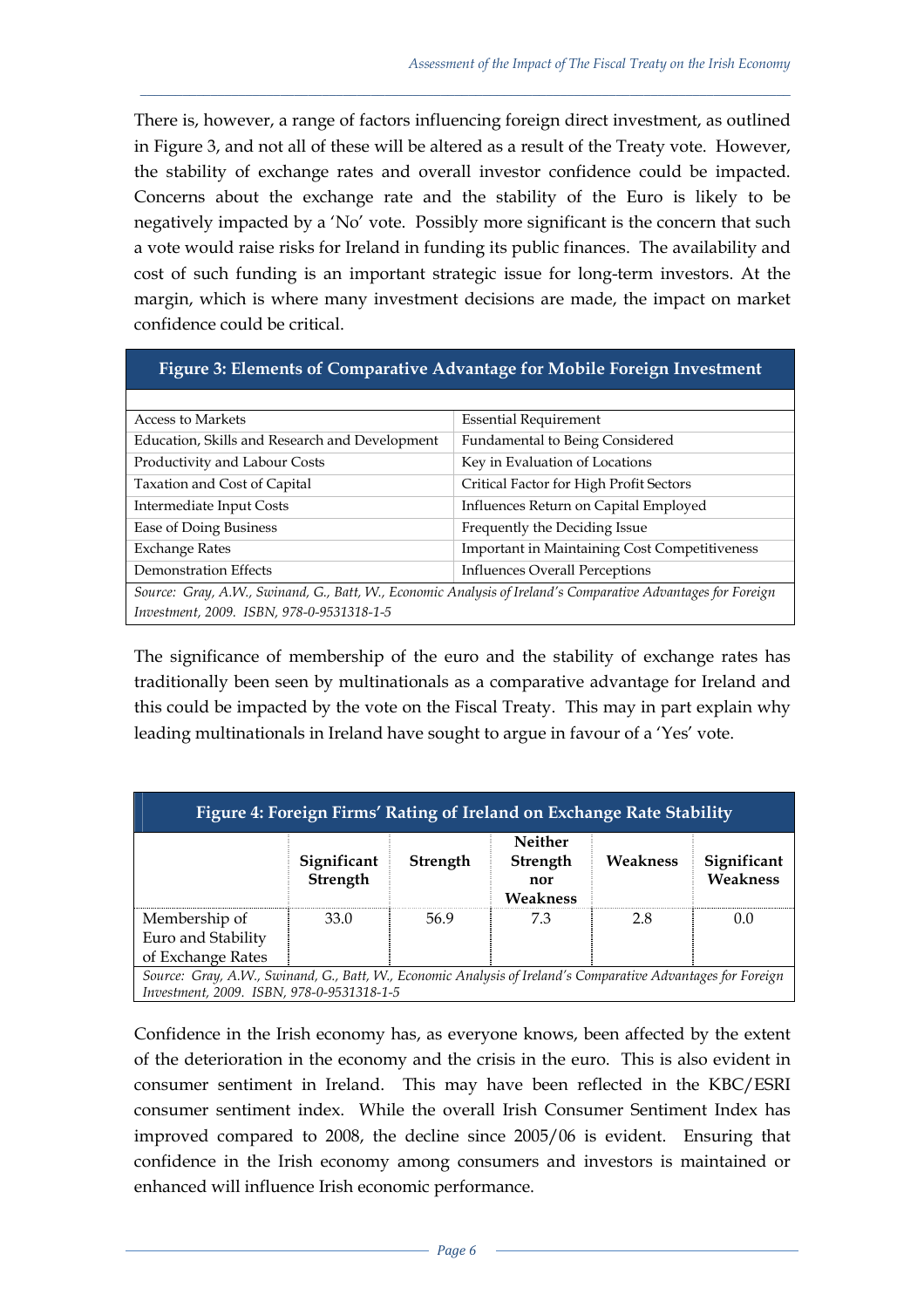

*\_\_\_\_\_\_\_\_\_\_\_\_\_\_\_\_\_\_\_\_\_\_\_\_\_\_\_\_\_\_\_\_\_\_\_\_\_\_\_\_\_\_\_\_\_\_\_\_\_\_\_\_\_\_\_\_\_\_\_\_\_\_\_\_\_\_\_\_\_\_\_\_\_\_\_\_\_\_\_\_\_\_\_\_\_\_\_\_\_\_\_\_\_* 

# **Impact on the Stability of the Euro**

Many economists believe there were design flaws in the European Monetary Union and that the Fiscal Treaty tackles only one element of the currency's shortcomings, and possibly not even the most important of the required reforms of the euro system. There is recognition by the economics profession, both in Ireland and internationally, that major systemic reforms are required, probably to include European involvement in the supervision of the banking sector and possibly some sharing of banking sector risk. However, a number of changes are needed to ensure such reforms are robust. In the immediate future, there are concerns over the stability of the euro. Against this background, it is important to consider what impact if any a 'Yes' vote would have on the stability of the euro.

The views of leading economists surveyed on this issue are mixed but a majority believe that a 'Yes' vote would be likely to contribute to stability of the euro.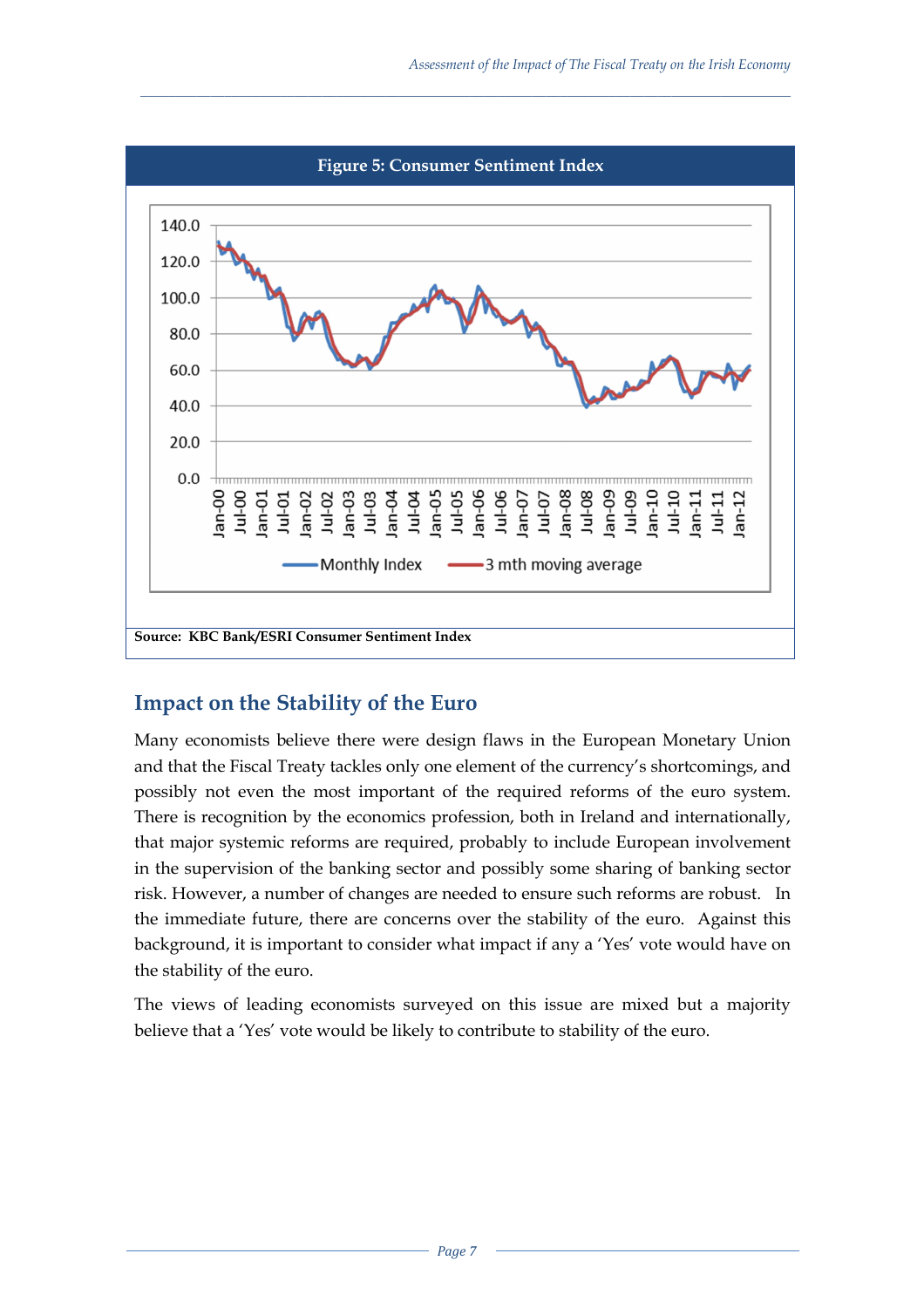

*\_\_\_\_\_\_\_\_\_\_\_\_\_\_\_\_\_\_\_\_\_\_\_\_\_\_\_\_\_\_\_\_\_\_\_\_\_\_\_\_\_\_\_\_\_\_\_\_\_\_\_\_\_\_\_\_\_\_\_\_\_\_\_\_\_\_\_\_\_\_\_\_\_\_\_\_\_\_\_\_\_\_\_\_\_\_\_\_\_\_\_\_\_* 

In considering the stability of the euro, it is important to recognise that there has always been uncertainty surrounding the impact on Ireland of joining a fixed exchange rate regime. While some of these uncertainties were forgotten in the enthusiasm of the project, some economists highlighted these issues. For example, the views of the US Noble Prize winner, Kenneth Arrow, as far back as 1997 on this issue are revealing as indicated below:

### **Uncertainties re Fixed Exchange Rate**

"Some economists argue that smaller countries are better off with fixed exchange rates against some larger trading partners, I don't feel I know enough about this issue to comment."

*Arrow, K., in International Perspectives on the Irish Economy, 1997, ed. Gray, A. W. ISBN 0953131807.*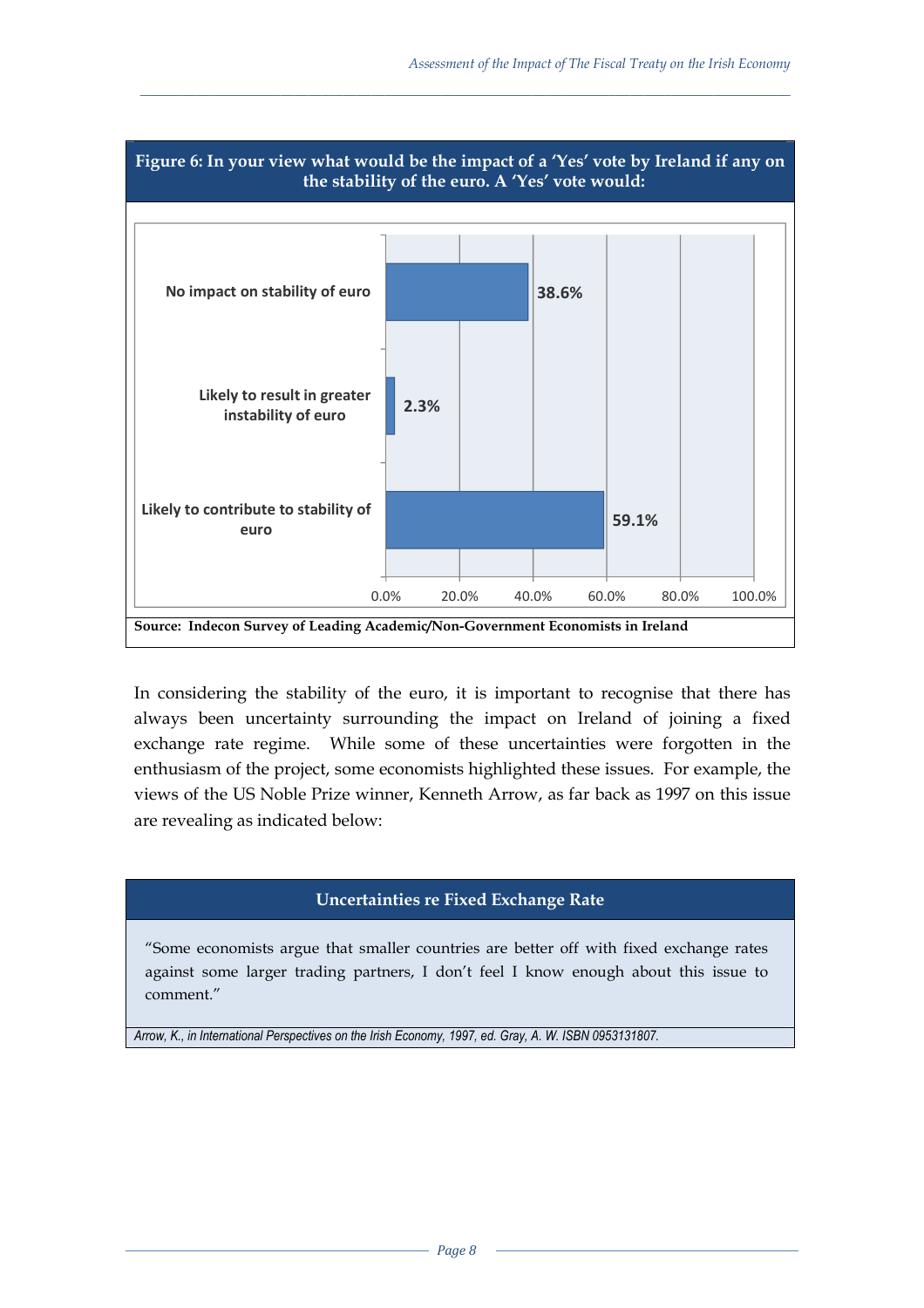# **Cost of Irish Borrowing**

The scale of Irish borrowing represents a very significant on-going cost for Irish taxpayers and will result in higher levels of taxation or lower levels of public service provision.

*\_\_\_\_\_\_\_\_\_\_\_\_\_\_\_\_\_\_\_\_\_\_\_\_\_\_\_\_\_\_\_\_\_\_\_\_\_\_\_\_\_\_\_\_\_\_\_\_\_\_\_\_\_\_\_\_\_\_\_\_\_\_\_\_\_\_\_\_\_\_\_\_\_\_\_\_\_\_\_\_\_\_\_\_\_\_\_\_\_\_\_\_\_* 

The economic and banking crisis in Ireland and the resultant fall in international and Irish confidence in the Irish economy both contributed to, and were exacerbated by, the collapse in Ireland's exchequer revenues. This resulted in Ireland experiencing exceptionally high borrowing costs and ultimately the need to seek bail-out assistance through the Troika agreement. Since the onset of the crisis the yield on government bonds in Ireland (relative to Germany) rose very significantly, resulting in a higher cost of borrowing faced by the Irish Government. However, as can be seen from the chart, this has fallen over the past year or so while the Greek and Portuguese bond yields remain much higher. These figures relate to interest rates for long-term government bonds denominated in national currencies. Selection guidelines require data to be based on central government bond yields on the secondary market, gross of tax, with a residual maturity of around 10 years. The bond or the bonds of the basket have to be replaced regularly to avoid any maturity drift.

![](_page_10_Figure_4.jpeg)

Under the Fiscal Treaty, access to ESM funds will be restricted to countries implementing the Treaty. In the event of Ireland not being able to secure funds from bond markets, it is necessary to ask what would be the likely impact on the cost of borrowing if funds could be secured from other sources. While the yes and no side of the campaign have argued about whether such funding would be available from any source, it is clear that most of the economists surveyed believe it would likely increase the cost of borrowing. This is in a scenario whereby Ireland could secure funds elsewhere but there is a major doubt on this question.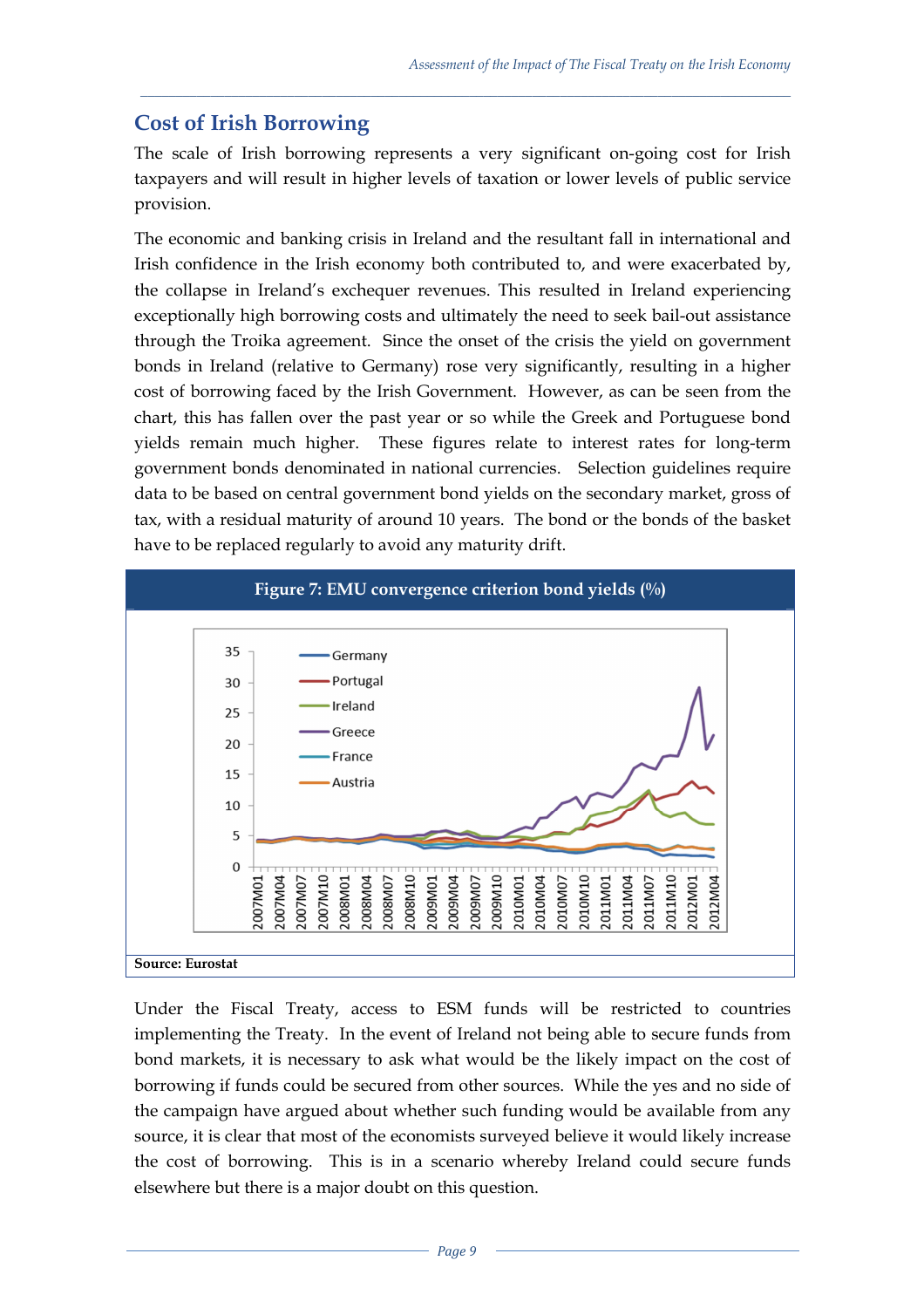![](_page_11_Figure_1.jpeg)

*\_\_\_\_\_\_\_\_\_\_\_\_\_\_\_\_\_\_\_\_\_\_\_\_\_\_\_\_\_\_\_\_\_\_\_\_\_\_\_\_\_\_\_\_\_\_\_\_\_\_\_\_\_\_\_\_\_\_\_\_\_\_\_\_\_\_\_\_\_\_\_\_\_\_\_\_\_\_\_\_\_\_\_\_\_\_\_\_\_\_\_\_\_* 

![](_page_11_Figure_2.jpeg)

# **Possibility of Return to Bond Market**

On the issue of the likely impact of a 'No' vote on Ireland's ability to return to the bond markets, while different views were expressed, most economists felt that the financial feasibility of a return to bond markets by 2014 would be reduced if Ireland voted no.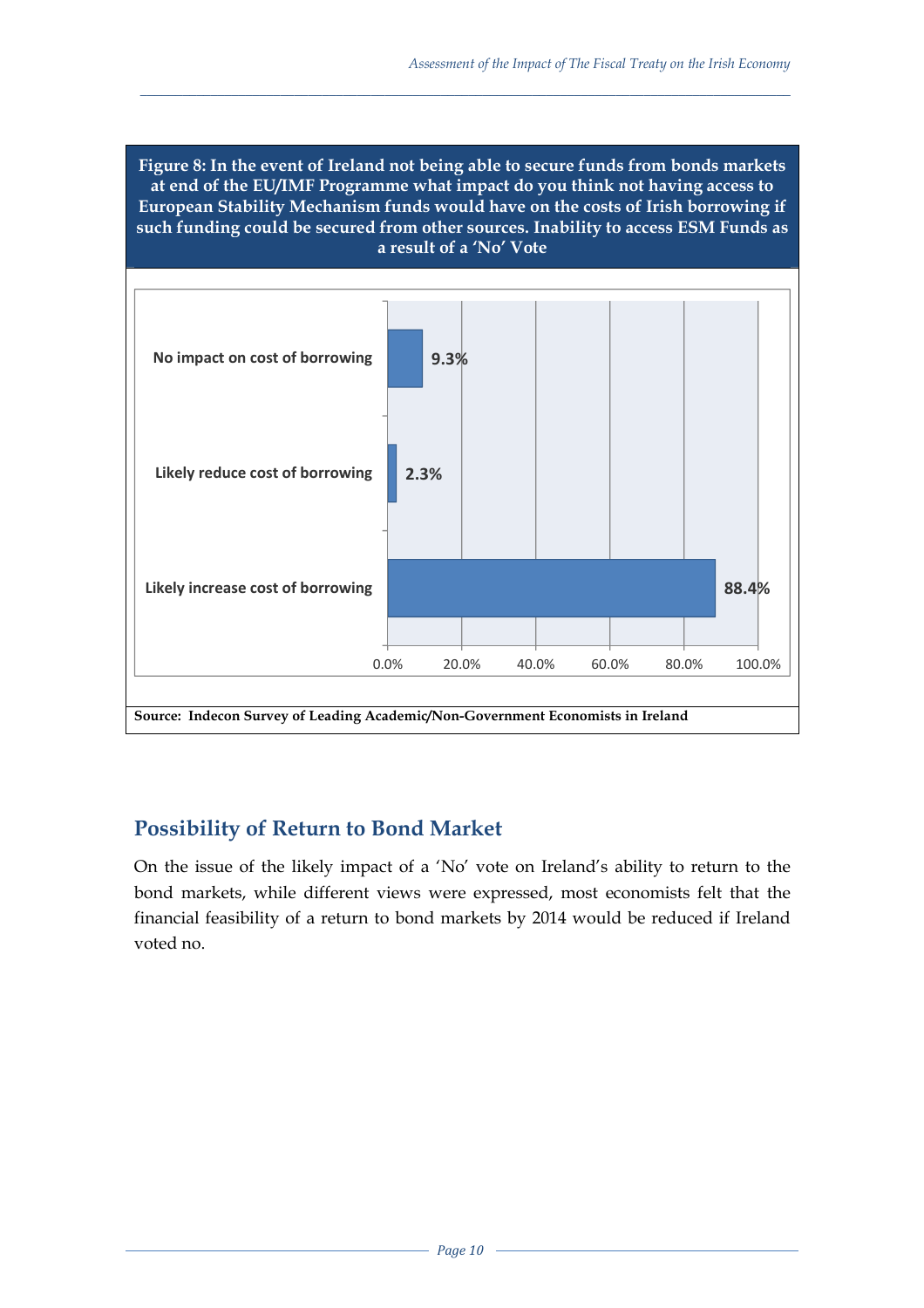**Figure 9: Given the Recitals to the Treaty which states that from March 2013 any further bail out involving the use of funds from the European Stability Mechanism (ESM) will only be given to countries which have ratified and implemented the Treaty what impact if any an Irish 'No' vote would have in terms of likely ability to return to bond markets. A 'No' vote would:** 

*\_\_\_\_\_\_\_\_\_\_\_\_\_\_\_\_\_\_\_\_\_\_\_\_\_\_\_\_\_\_\_\_\_\_\_\_\_\_\_\_\_\_\_\_\_\_\_\_\_\_\_\_\_\_\_\_\_\_\_\_\_\_\_\_\_\_\_\_\_\_\_\_\_\_\_\_\_\_\_\_\_\_\_\_\_\_\_\_\_\_\_\_\_* 

![](_page_12_Figure_2.jpeg)

There is also a range of other potential impacts which could arise from a 'No' vote, including the implications for the outflow of resources from the banking sector, which could make borrowing for firms in Ireland even more difficult. This point was raised by one economist who responded to the Indecon survey, who suggested that:

"It is quite feasible that some capital flight may ensue in the short term in a 'No' vote scenario. Of course, it is rather difficult to forecast the 'unknowns' following a potential 'No' vote. However, the financial sector is still in a fragile state and it would not be in our interests to be over-reliant again on ECB ELA funding."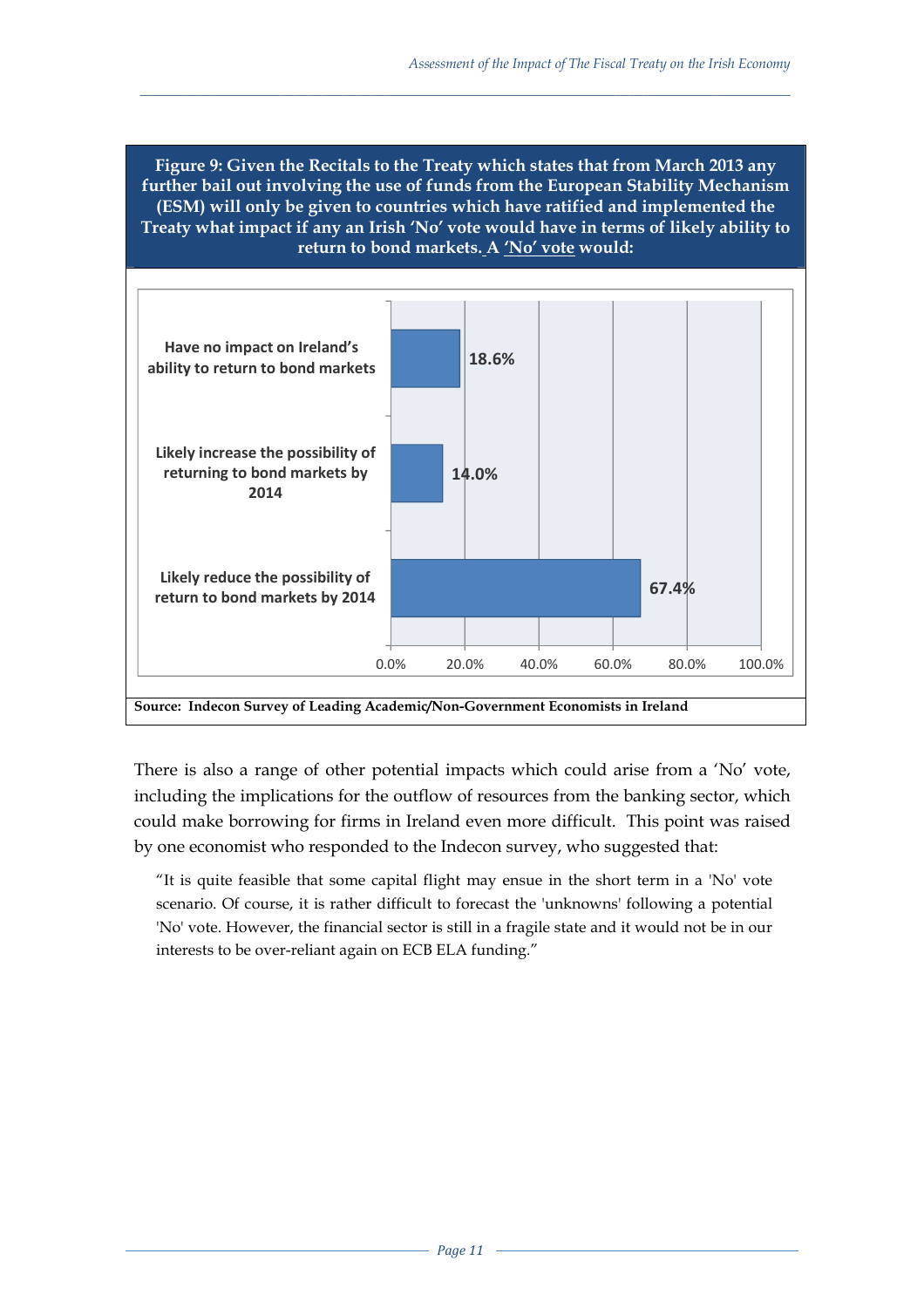# **Perspectives of the Risk of a Sovereign Default**

On the issue of perceptions of the risk of sovereign default by Ireland, in the scenario of a 'No' vote, the majority of economists surveyed believe this would indeed increase perceptions of the risk of sovereign default.

*\_\_\_\_\_\_\_\_\_\_\_\_\_\_\_\_\_\_\_\_\_\_\_\_\_\_\_\_\_\_\_\_\_\_\_\_\_\_\_\_\_\_\_\_\_\_\_\_\_\_\_\_\_\_\_\_\_\_\_\_\_\_\_\_\_\_\_\_\_\_\_\_\_\_\_\_\_\_\_\_\_\_\_\_\_\_\_\_\_\_\_\_\_* 

![](_page_13_Figure_3.jpeg)

# **Impact on Commitment to Fiscal Sustainability**

The crisis in Irish public finances, which was made much worse by the banking debt, had its primary cause in the fact that levels of public expenditure relative to the taxation base were allowed to rise to unsustainable levels and such a scenario was dependent on continued growth in the economy. Of particular significance was the extent to which the Irish tax system was dependent on discretionary taxes based on boom-related sales of property and purchases of consumer goods. When the recession unfolded and the property sector collapsed, the extent of the crisis in public finances became all too evident. This was made worse by the existence of unjustified property based tax incentives. As a result, as summarised by Dan O'Brien, "Ireland's public finances are broken. Again".<sup>1</sup>

1

<sup>1</sup> Dan O'Brien (2012)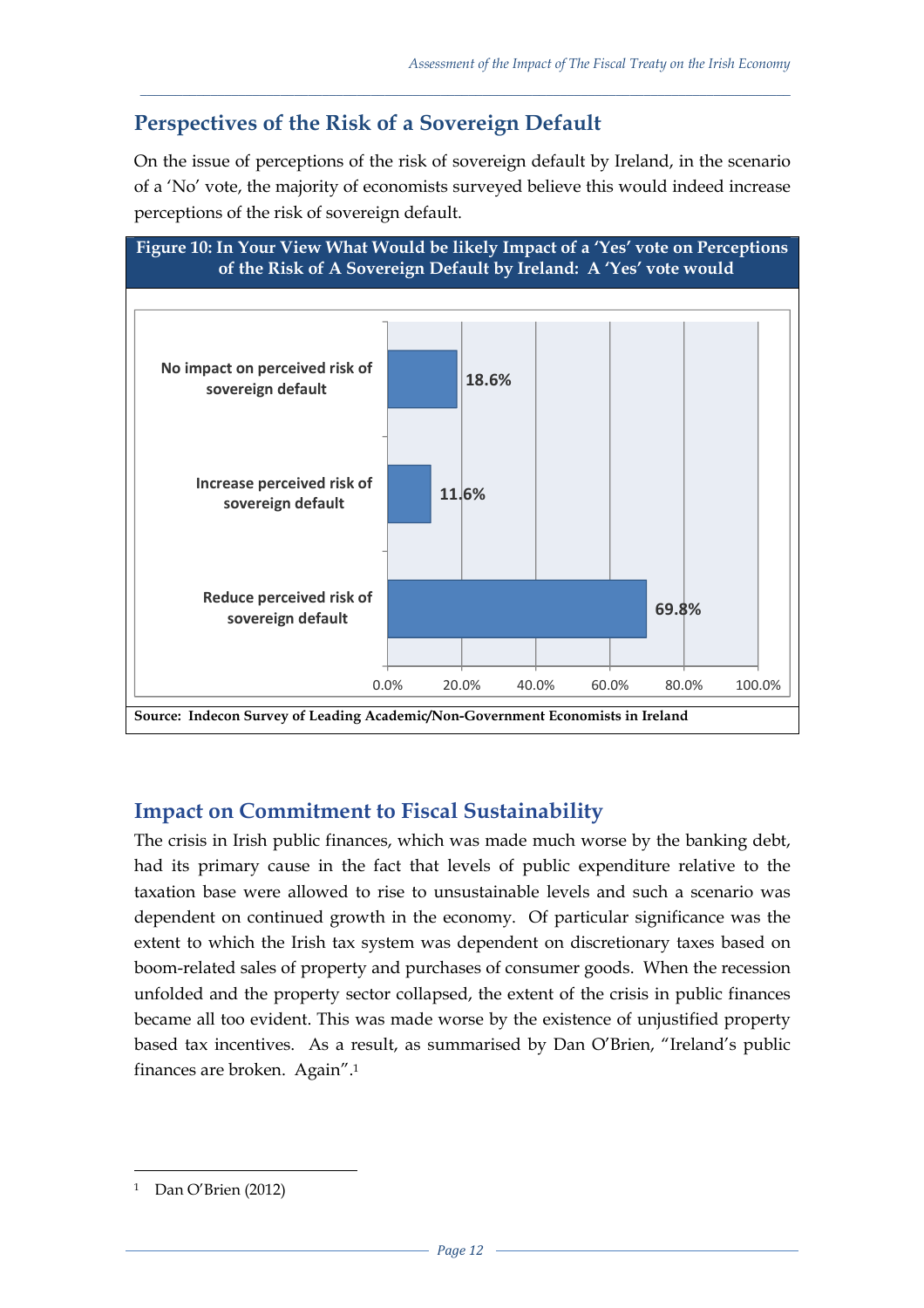Against this background, it is necessary to consider whether the Fiscal Treaty would result in a greater commitment to fiscal sustainability in Ireland. A clear majority of economists surveyed believe passing the Treaty would result in a greater commitment to fiscal sustainability. While there is divided opinion on whether the Fiscal Treaty would have prevented the crisis in Irish public finances, the need for Ireland to be committed to fiscal sustainability given the current level of deficits is clear.

*\_\_\_\_\_\_\_\_\_\_\_\_\_\_\_\_\_\_\_\_\_\_\_\_\_\_\_\_\_\_\_\_\_\_\_\_\_\_\_\_\_\_\_\_\_\_\_\_\_\_\_\_\_\_\_\_\_\_\_\_\_\_\_\_\_\_\_\_\_\_\_\_\_\_\_\_\_\_\_\_\_\_\_\_\_\_\_\_\_\_\_\_\_* 

![](_page_14_Figure_2.jpeg)

There has been some discussion of the Treaty requirement that the deficit should not exceed 3% of GDP. There is a sense of 'Ground Hog' day about this and the debate on this seems somewhat strange. This is because this has been a requirement for many years and, for example, in 1992 Professor Dermot McAleese noted that: "According to Protocol on the Extreme Deficit Procedure, deficits will be deemed 'excessive' if they exceed 3% of GDP".<sup>2</sup>

 $\overline{a}$ 

<sup>2</sup> McAleesse, D.F (1992), The Macroeconomic Framework, in Responses to Irish Unemployment, edited by Gray, A. W. (Indecon 1992, Public Policy Series)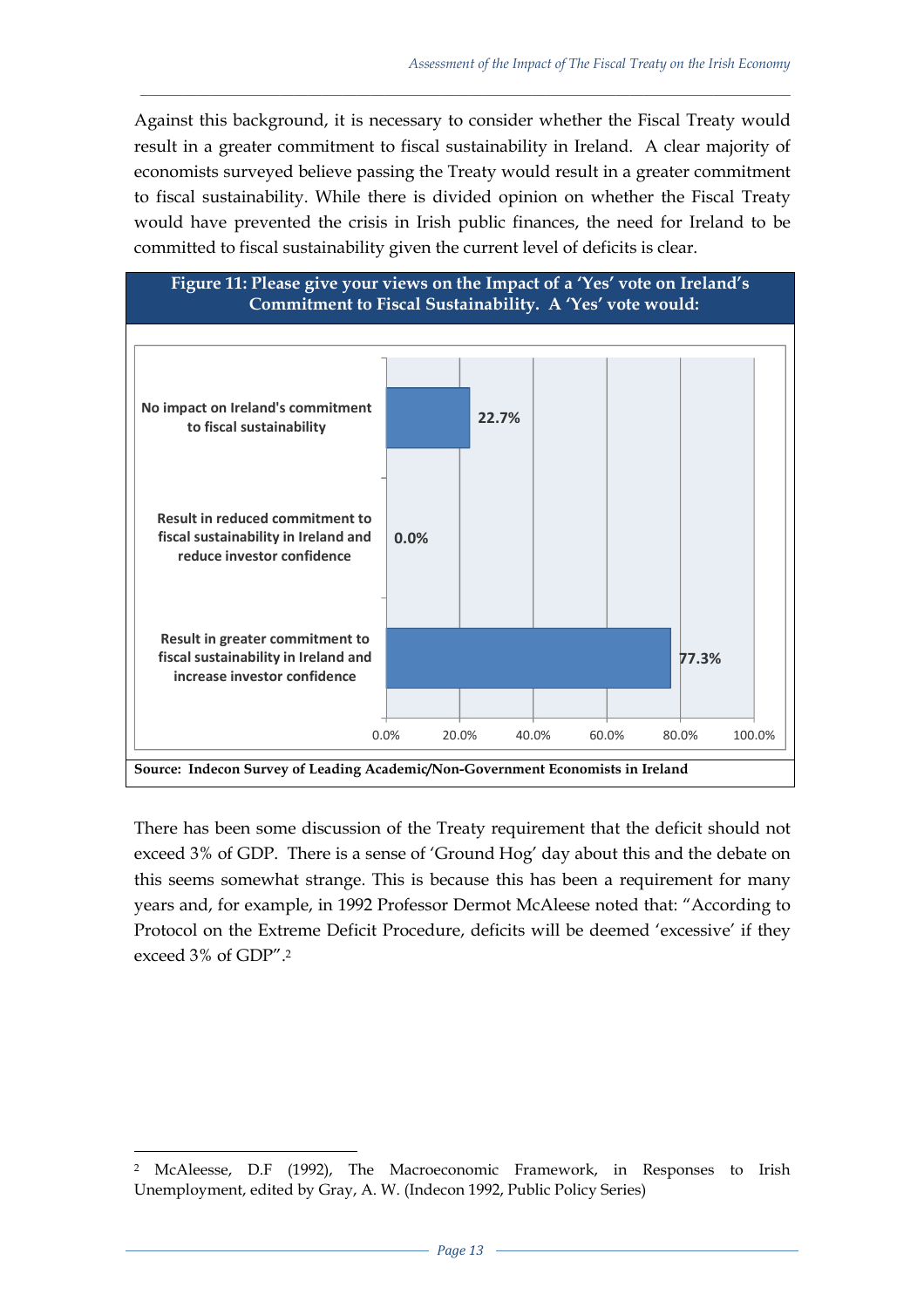The fact that the Treaty does not significantly change many of the existing rules does not mean that a 'No' vote would not have negative consequences and this was highlighted in comments made by Professor John O'Hagan submitted as part of this study.

*\_\_\_\_\_\_\_\_\_\_\_\_\_\_\_\_\_\_\_\_\_\_\_\_\_\_\_\_\_\_\_\_\_\_\_\_\_\_\_\_\_\_\_\_\_\_\_\_\_\_\_\_\_\_\_\_\_\_\_\_\_\_\_\_\_\_\_\_\_\_\_\_\_\_\_\_\_\_\_\_\_\_\_\_\_\_\_\_\_\_\_\_\_* 

### **Views on Rationale for Treaty and Implications for Voting**

"The fundamental reason for the FST is that a currency union needs rules of engagement for the economic 'game' to take place, as otherwise chaos will result. It is to avoid another Greek situation, with its irresponsible past approach to fiscal matters, that the FST is a necessary first step in establishing and enforcing such rules: to protect each and every one of us from reckless behaviour by another in the currency 'club'.

Many of the rules outlined in the FST in fact are already enshrined in law, as many expert commentators have demonstrated. So there is really almost nothing substantially new and hence no substantial negative consequences from a Yes vote. To equate a Yes vote with a vote for 'austerity' is at best a highly disingenuous electoral ploy. Fiscal correction is required either way.

What are the consequences of a No vote? The main danger is that of huge uncertainty, with the possibility of quite dramatic negative consequences. To argue that this amounts to scaremongering reminds one of the last government's similar claims; when people warned of the pending disaster about to unfold on the banking front. It would be irresponsible in fact not to spell out the *possible* consequences of a No vote."

*Professor John O'Hagan,, Department of Economics, Trinity College* 

# **Impact on Employment**

The views of economists on the impact of the Fiscal Treaty on employment are somewhat mixed. While many economists feel it would not impact on employment, a significant percentage believed that it would be likely to result in an increase in employment. Only 2 out of 42 economists who responded on this issue felt a 'yes' vote would be likely to reduce employment.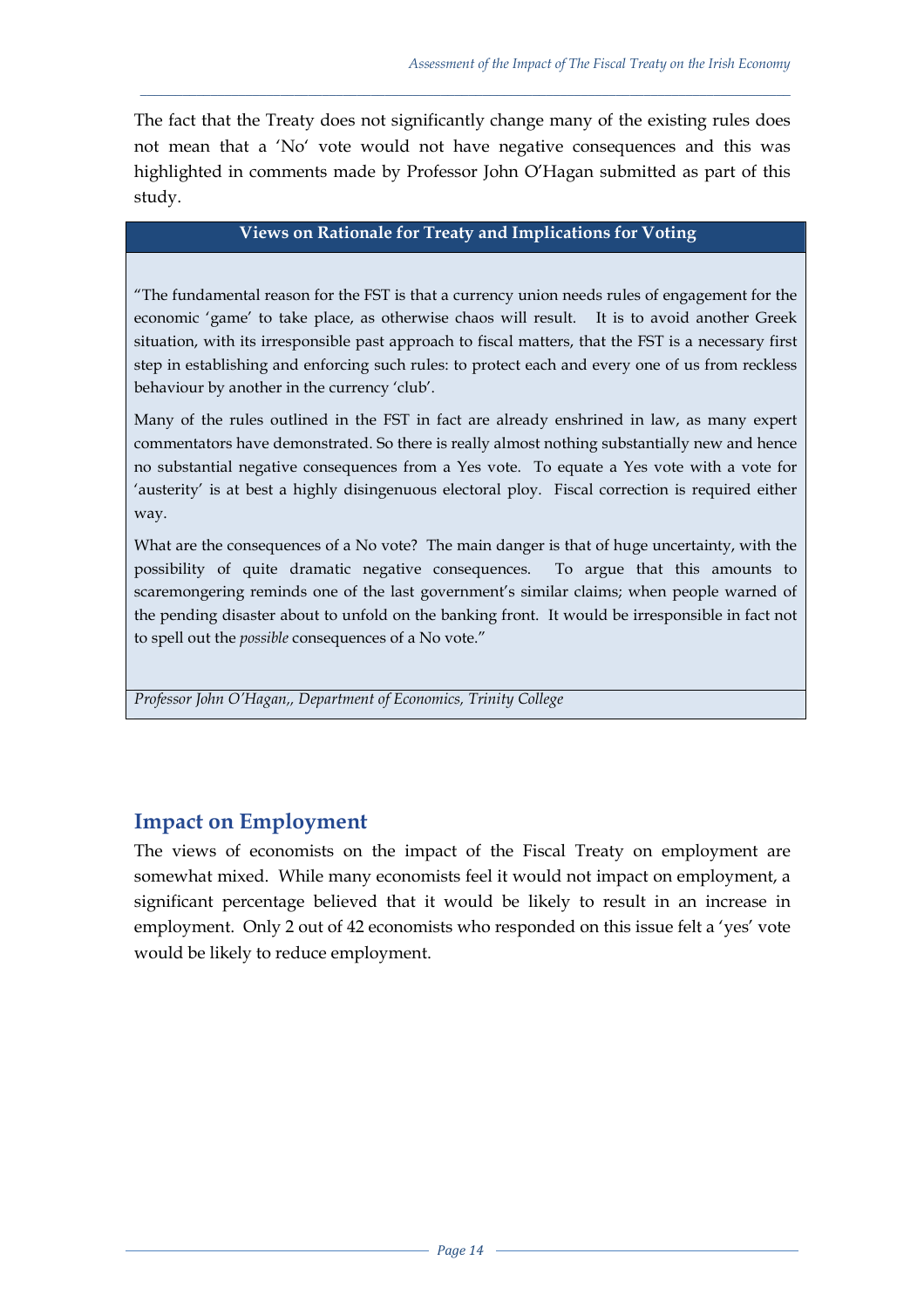**Figure 12: Taking account of all of the possible consequences of the Treaty including impacts on public finances and hence on public expenditure and taxation, impacts on cost of borrowing and business and investor confidence what would be your judgement on the direct and indirect impact, if any on employment in Ireland? A 'Yes' vote would:** 

*\_\_\_\_\_\_\_\_\_\_\_\_\_\_\_\_\_\_\_\_\_\_\_\_\_\_\_\_\_\_\_\_\_\_\_\_\_\_\_\_\_\_\_\_\_\_\_\_\_\_\_\_\_\_\_\_\_\_\_\_\_\_\_\_\_\_\_\_\_\_\_\_\_\_\_\_\_\_\_\_\_\_\_\_\_\_\_\_\_\_\_\_\_* 

![](_page_16_Figure_2.jpeg)

# **Impact on Public Expenditure**

There has been much discussion in the media and by various political interests on both sides of the debate on the impact of the Treaty on public expenditure cuts, with associated discussion of the implications for austerity. However, because the Treaty will not impact on the current EU/IMF Programme for Ireland, most economists surveyed are clear that no additional cuts in public expenditure would be required in the period to end-2013.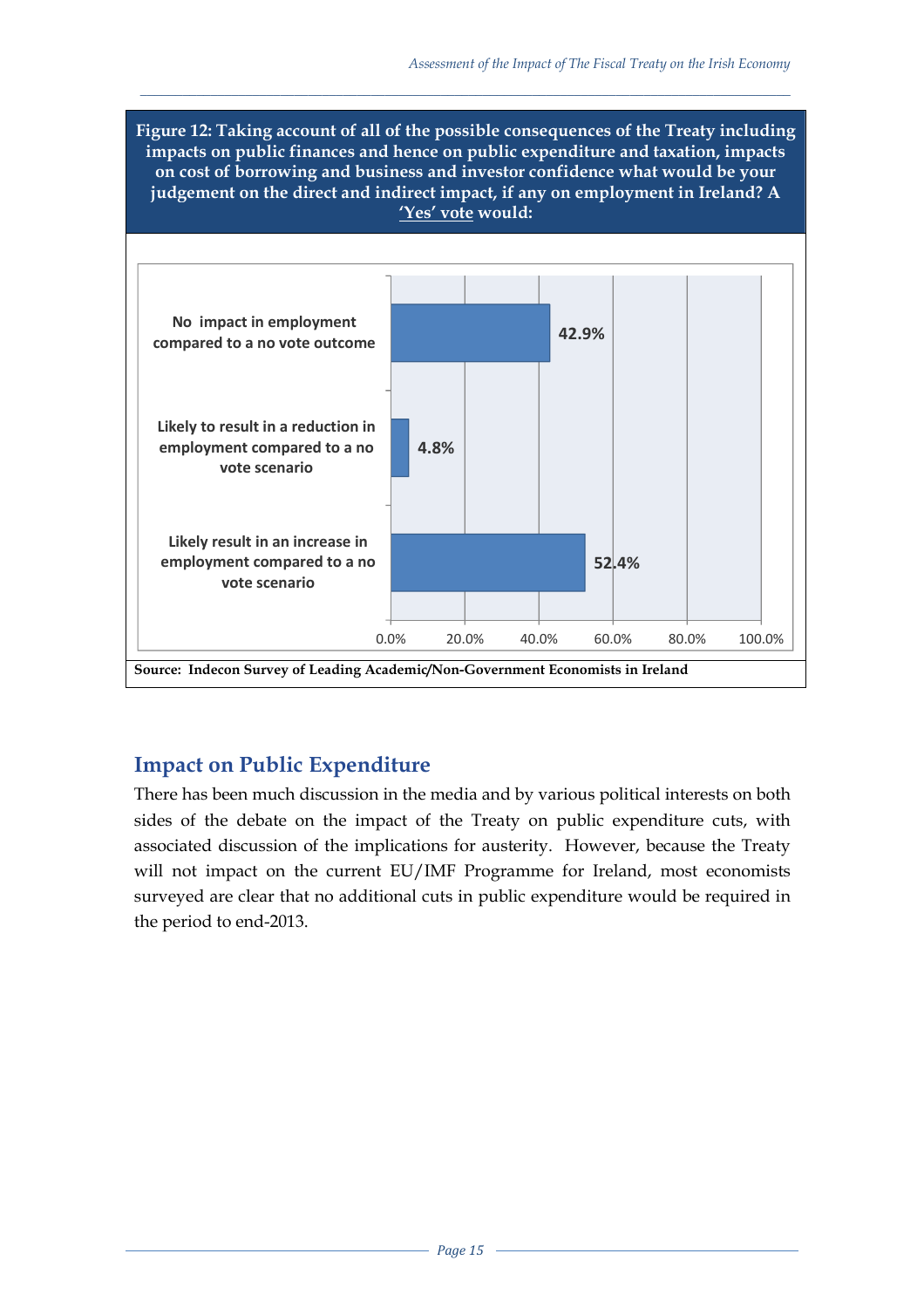**Figure 13: Will any requirements in the Treaty and in the fiscal clauses including that that structural deficit shall not be greater than 0.5% of GDP (or up to 1% in exceptional circumstances) require Ireland to impose additional cuts in public expenditure over the period to end 2013 other than those agreed as part of existing EU/IMF Programme. A 'Yes' vote would:** 

*\_\_\_\_\_\_\_\_\_\_\_\_\_\_\_\_\_\_\_\_\_\_\_\_\_\_\_\_\_\_\_\_\_\_\_\_\_\_\_\_\_\_\_\_\_\_\_\_\_\_\_\_\_\_\_\_\_\_\_\_\_\_\_\_\_\_\_\_\_\_\_\_\_\_\_\_\_\_\_\_\_\_\_\_\_\_\_\_\_\_\_\_\_* 

![](_page_17_Figure_2.jpeg)

Also of relevance is what happens when the Programme ends. The views of a majority of economists suggest that a 'Yes' vote would not result in any additional cuts in public expenditure other than what would be required in any case.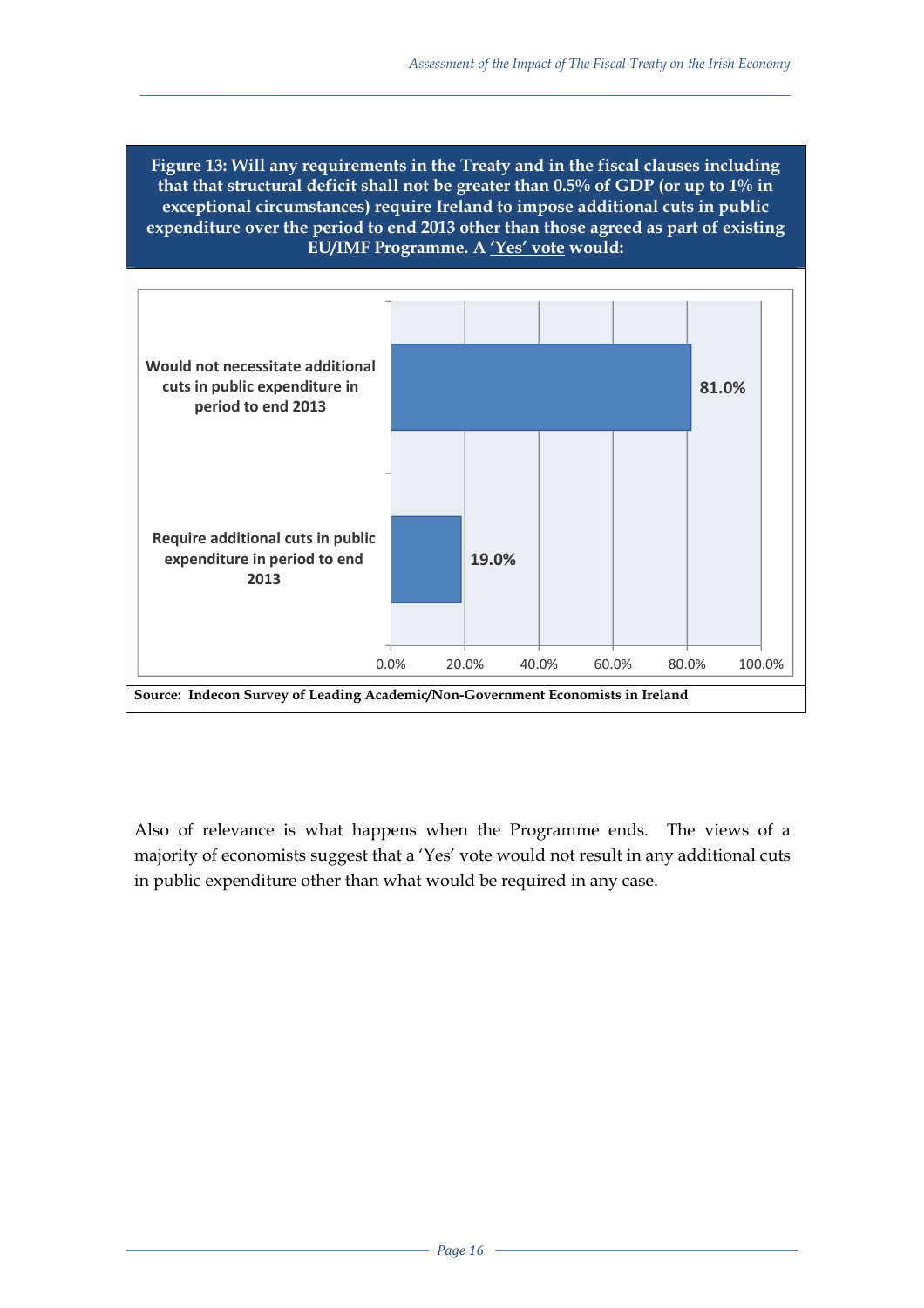![](_page_18_Figure_1.jpeg)

*\_\_\_\_\_\_\_\_\_\_\_\_\_\_\_\_\_\_\_\_\_\_\_\_\_\_\_\_\_\_\_\_\_\_\_\_\_\_\_\_\_\_\_\_\_\_\_\_\_\_\_\_\_\_\_\_\_\_\_\_\_\_\_\_\_\_\_\_\_\_\_\_\_\_\_\_\_\_\_\_\_\_\_\_\_\_\_\_\_\_\_\_\_* 

These views are consistent with opinions expressed previously by a number of economists, including Colm McCarthy, as outlined below. It may also be that the Treaty, by reducing the cost of borrowing as suggested by Professor Philip Lane,<sup>3</sup> may result in fewer cuts in other areas.

#### **Consequences for Budget Cuts**

"The fiscal treaty does not, in the short or long term, create new commitments to budget cuts beyond what is in store anyway. But rejection could result in a sudden drying up of access to finance – and hence an immediate requirement to balance the books – and would be highly disruptive."

Source: McCarthy, C., (2012), "This is not a vote about permanent austerity".

1

<sup>3</sup> Lane, P. (2012), The Economic Logic Behind the Financial Compact.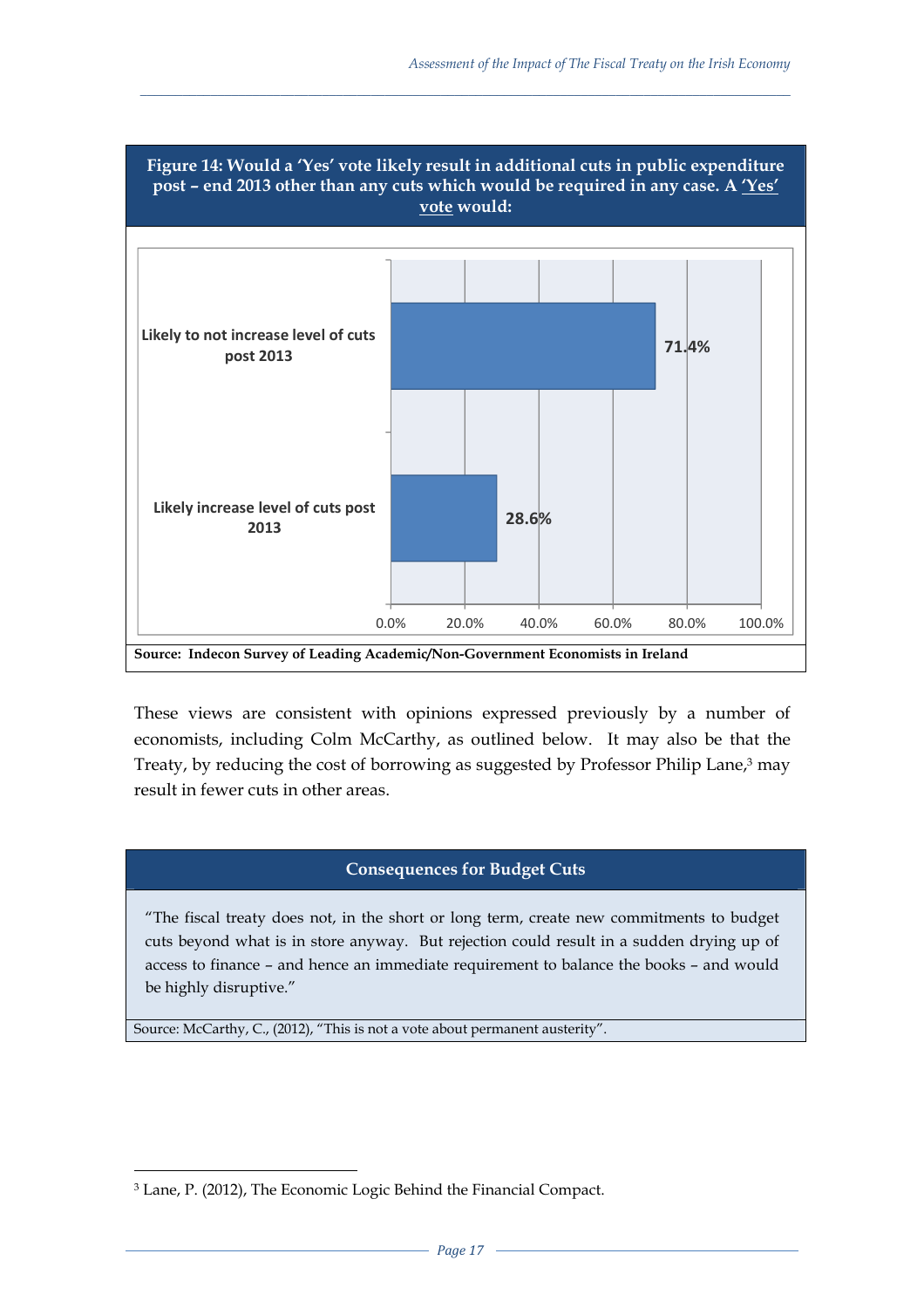A number of economists have recognised that the Fiscal Treaty does introduce some tighter rules on fiscal policy but recognise that the Treaty involves discretion and takes account of various developments, including the stage of the business cycle. This was reflected in the well-publicised views of the Governor of the Central Bank, Patrick Honohan, an extract of which is included below:

*\_\_\_\_\_\_\_\_\_\_\_\_\_\_\_\_\_\_\_\_\_\_\_\_\_\_\_\_\_\_\_\_\_\_\_\_\_\_\_\_\_\_\_\_\_\_\_\_\_\_\_\_\_\_\_\_\_\_\_\_\_\_\_\_\_\_\_\_\_\_\_\_\_\_\_\_\_\_\_\_\_\_\_\_\_\_\_\_\_\_\_\_\_* 

#### **Views on Flexibility in the Treaty**

"The scope for operational flexibility helps reassure me that signing up to the Treaty has been the safer alternative for Ireland."

Honohan, P., (2012) Recommendations by the Governor at the Annual Meeting of the Irish Economic Association.

# **Conclusion**

The forthcoming decision of the Irish people in the referendum on the Fiscal Treaty will undoubtedly have economic consequences for Ireland.

As indicated earlier, various views were expressed on the Treaty but most economists felt that a 'Yes' vote was the right course of action. This is despite the fact that a number of economists felt while the Treaty itself was not that significant, a 'No' vote could result in needless costs. This was reflected in the comments below from one economist who responded to the survey.

"In terms of the challenges facing the economy, I think this is all a bit of a sideshow. So we need to get it over with & move on to issues like the labour market. Without recovery there and in the domestic/ service sector progress will be slow to non- existent."

Another economist suggested that:

"I'd tend to the view that a 'Yes' by itself may not change things all that much for us: most of the key decisions are at E-Zone/EU/ECB level, but that a "No" would incur needless costs. The argument that by voting "No" we somehow force more favourable treatment for Ireland seems to me to be profoundly risky, and involves an element of wishful thinking."

Many economists also believe that events are moving fast and it would be a mistake to think Ireland is in control of developments. This is reflected in the comments below from two separate economists who responded to the survey.

"Events outside of Ireland's control are likely to change the rules of the game fundamentally. Probably better to have voted yes rather than no, but there is a significant chance that our vote won't really matter."

"The Treaty is fundamentally about the future of the euro: a first necessary step. The Referendum in Ireland is fundamentally about Ireland's participation in the euro. A 'No' vote would raise very serious doubts about our long-term participation."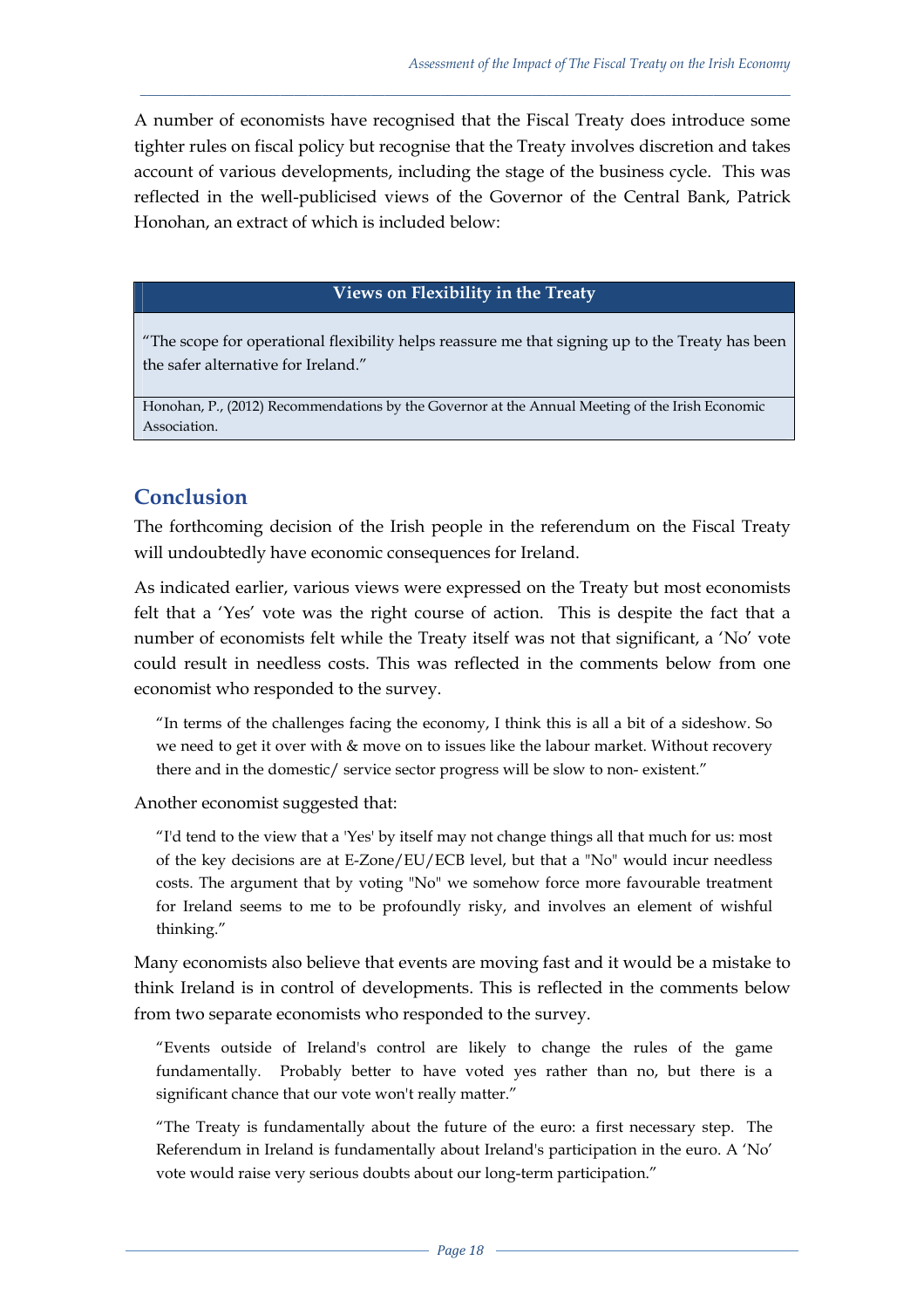While most independent economists believe Ireland should vote 'Yes' there is however widespread recognition of the need for other fundamental reforms and that a 'Yes' vote in the Treaty on its own may be beneficial but is not a sufficient or adequate response to the challenges. This was for example highlighted in a thoughtful note by Professor Philip Lane of Trinity College, an extract of which is outlined below.

*\_\_\_\_\_\_\_\_\_\_\_\_\_\_\_\_\_\_\_\_\_\_\_\_\_\_\_\_\_\_\_\_\_\_\_\_\_\_\_\_\_\_\_\_\_\_\_\_\_\_\_\_\_\_\_\_\_\_\_\_\_\_\_\_\_\_\_\_\_\_\_\_\_\_\_\_\_\_\_\_\_\_\_\_\_\_\_\_\_\_\_\_\_* 

### **Benefits of Treaty but Necessity for Additional Reform**

"The TSCG should be especially welcome in Ireland in view of the importance of effective counter-cyclical policies for small, open economies that are more exposed to large macroeconomic fluctuations. Certainly, it is only one element in the broader reform of the eurosystem and, over time, Ireland should also press for the deeper systemic reforms that are required."

*Source: Lane, P.R., "The TSCG and Irish Fiscal Policy", Irish Economy Note No. 15, April 2012.*

A number of economists believe that the design of the Treaty is far from ideal but that, on balance, there are powerful arguments in favour of signing the Treaty. Such views were well captured in the insights by Professor Karl Whelan from UCD which are summarised in the extract below:

#### **Views on Defects in Treaty but, on balance, merits of 'yes' vote.**

"Though I think the economics of this treaty are pretty terrible, on balance, the arguments favour Ireland's signing up to it. There are two reasons for that. As Dr. Ahearne noted, our current debt ratio is so high that we are set for a long period of tight fiscal policy with limited or no room for the use of counter-cyclical fiscal policy. Thus, in the medium term, we will have to do what we have to do anyway. Second, if indeed it is the case, as the preamble to the compact asserts, that the treaty needs to be passed to allow a country access to ESM funds, this is a powerful argument, on its own, for signing the treaty. Even those who believe we are on course to return to the sovereign bond market before the end of the EU-IMF programme must acknowledge that the possibility of the ESM safety net is there, and this is an important factor in investors' minds. If we remove that safety net, the chances of our being able to walk away from the EU-IMF programme on our own and return to the sovereign bond markets are extremely low.

Economic policy-making rarely amounts to picking the best possible policy suggested by economic theory. In a choice between an overly restrictive and badly designed fiscal compact and the potential alternative of being denied funding for our fiscal deficit next year - and the more extreme possibilities of sovereign default or exit from the euro - we should stick with the European project and hope, however difficult this may be, that we can work to improve its design in the future."

*Source: Whelan, K., 2012 to Oireachtas Committee on European Affairs Feb 2nd.*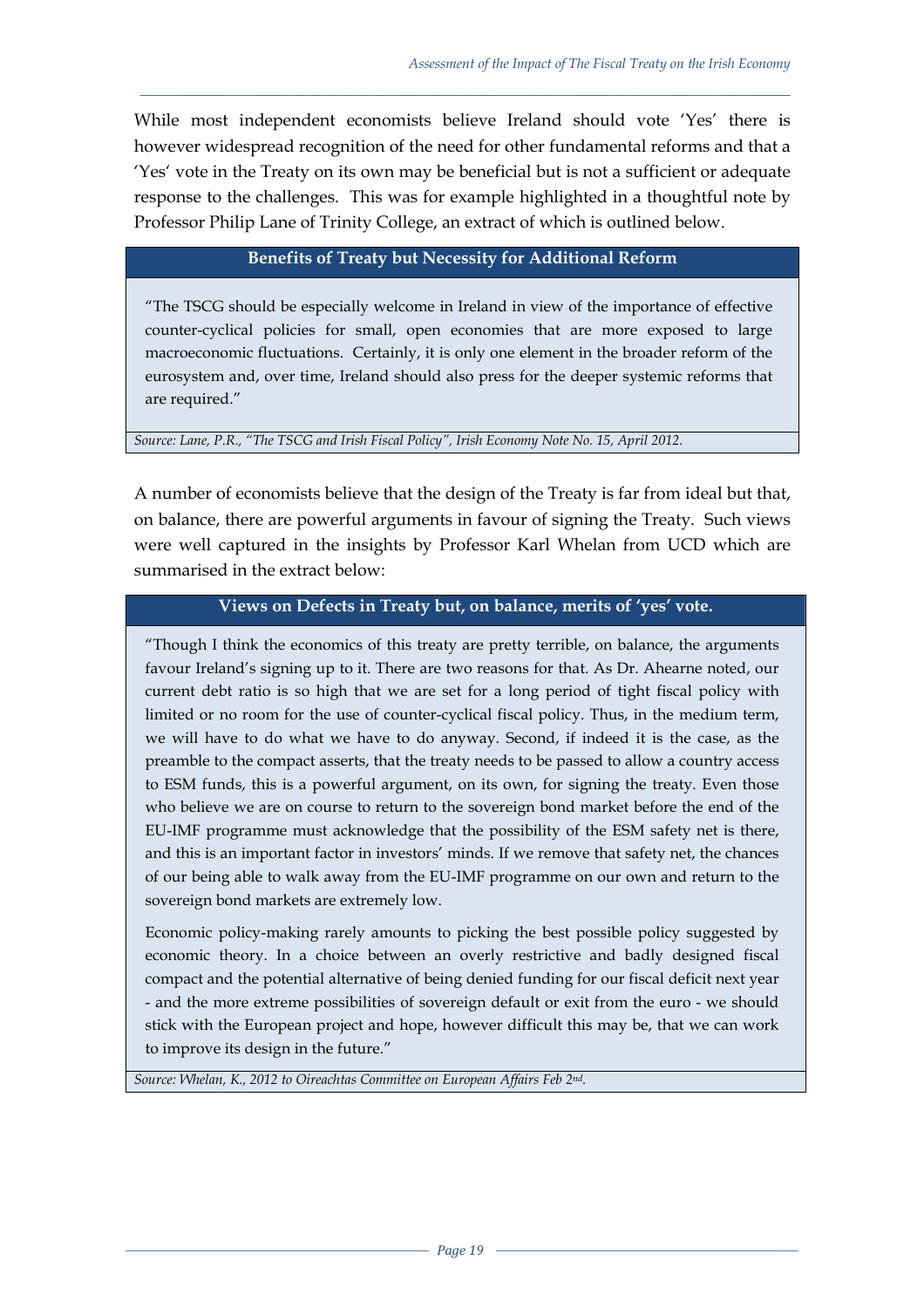On balance the accumulated evidence suggests that while a number of aspects of the Treaty are fairly irrelevant in that they are either simple state existing EU rules or will not alter adjustments which are required in the absence of the Treaty, there are major risks with voting 'No' and Ireland's best economic interest are served by a 'Yes' vote. This is highlighted in the views below:

*\_\_\_\_\_\_\_\_\_\_\_\_\_\_\_\_\_\_\_\_\_\_\_\_\_\_\_\_\_\_\_\_\_\_\_\_\_\_\_\_\_\_\_\_\_\_\_\_\_\_\_\_\_\_\_\_\_\_\_\_\_\_\_\_\_\_\_\_\_\_\_\_\_\_\_\_\_\_\_\_\_\_\_\_\_\_\_\_\_\_\_\_\_* 

### **Views That Treaty Does not Address Major Reform Needed but That a 'No' Vote would be a Serious Economic Mistake for Ireland**

"There is a need for radical reform at European level and the Treaty may be necessary, but is in no way an adequate response to the challenges facing the euro and the European economy. Radical measures are required to address systematic risks and to enhance European co-ordination. A 'No' vote however could have major damaging economic consequences for the fragile recovery in the Irish economy and on balance our economic interest would be well-served by a 'Yes' vote"

**Source: Comments by Economist Alan Gray, Chairman of London Economics.**

The views of 44 of Ireland's leading independent economists on the merits of the options suggest that there is an agreement among the majority of the non-government economists surveyed that taking all factors into consideration, Ireland's overall economic interests are likely to be best secured by a 'Yes' vote.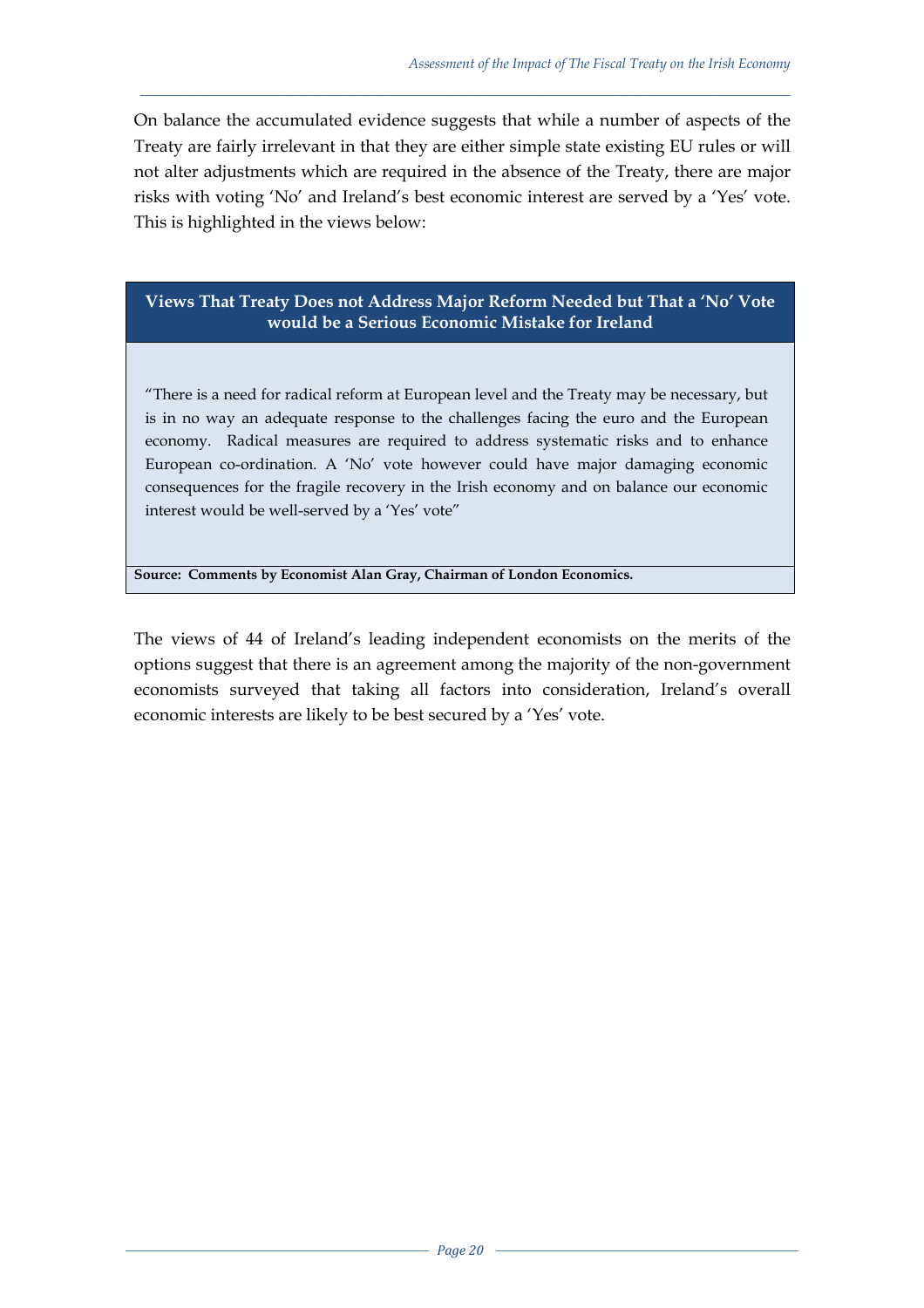### **References**

Arrow, K.J., (1997), Economic Growth Policy for a Small Country, in Gray, A.W., (Ed.), International Perspectives on the Irish Economy.

*\_\_\_\_\_\_\_\_\_\_\_\_\_\_\_\_\_\_\_\_\_\_\_\_\_\_\_\_\_\_\_\_\_\_\_\_\_\_\_\_\_\_\_\_\_\_\_\_\_\_\_\_\_\_\_\_\_\_\_\_\_\_\_\_\_\_\_\_\_\_\_\_\_\_\_\_\_\_\_\_\_\_\_\_\_\_\_\_\_\_\_\_\_* 

Aherne, A. (2012) Comments to the Oireachtas Committee on European Affairs on Feb  $2nd$ 

Curran. R. (2012) Risk to Rectitude Leaves Little Room for Growth. The Sunday Business Post, March 11, 2012.

Gray, A. W., Swinand, G., Batt, W., (2009) "Economic Analysis of Ireland's Comparative Advantages for Foreign Investment", ISBN 978-0-9531318-1-5

Gray. A. W. (1992), Ed, Responses to Irish Unemployment, The Views of Four Economists, Indecon Public Policy Series 1992

Honohan, P., (2012), Speeding up the Economic Correction, Remarks by the Governor of the Central Bank at the Annual Meeting of the Irish Economy Association, 26 April, 2012.

Lane, Philip R., (2012) " The TSCG and Irish Fiscal Policy", Irish Economy Note No.15, April 2012.

Lane, Philip R., (2010) "A New Fiscal Framework for Ireland", *Journal of the Statistical and Social Inquiry Society of Ireland* XXXXIX, 144-165.

Lane, Philip R., (2012) The Economic Logic Behind the Fiscal Compact, The Sunday Business Post, March 11, 2012.

McAleese D. F. (1992), The Macroeconomic Framework, in responses to Irish Unemployment, The Views of Four Economists edited by Gray, A.W. Indecon Public Policy Series 1992

McCarthy, C., (2012), "This is not a vote about permanent austerity", Sunday Independent, 29 April, 2012.

O'Brien D. (2012) What happens next if Ireland Votes Yes, Irish Times, May 8, 2012.

O Broin, P., (2012), The Euro Crisis, The Fiscal Treaty – An Initial Analysis, IIEA Working Paper.

Whelan, K., (2012), Comments to the Oireachtas Committee on European Affairs on Feb 2nd.